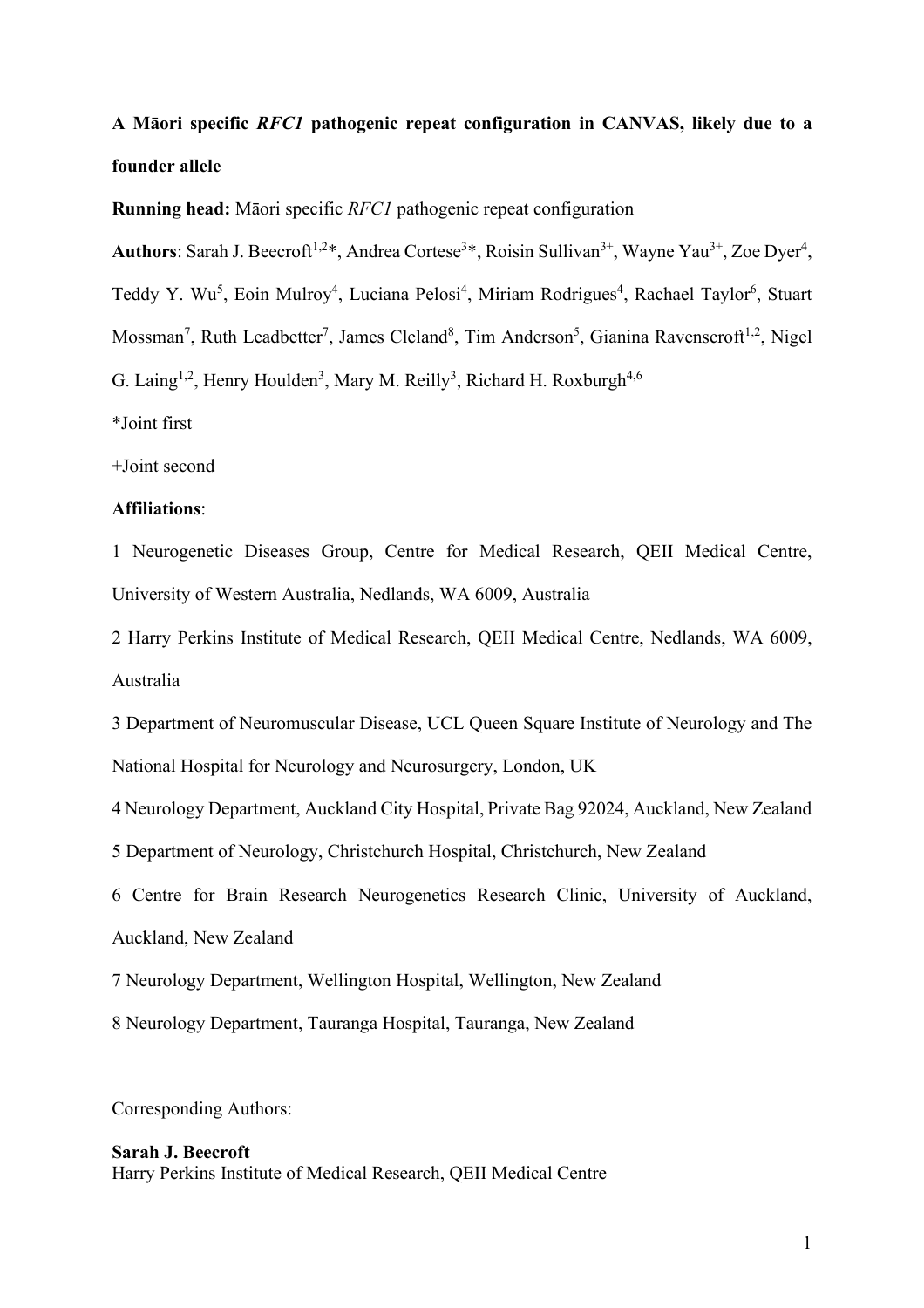# Nedlands, WA 6009, Australia Email: **sarah.beecroft@uwa.edu.au**

**Richard H. Roxburgh** Neurology Department, Auckland City Hospital Private Bag 92024, Auckland, New Zealand Email: **RichardR@adhb.govt.nz**

# **Abstract**

Cerebellar ataxia with neuropathy and bilateral vestibular areflexia syndrome (CANVAS) is a recently recognised neurodegenerative disease with onset in mid- to late adulthood. The genetic basis for a large proportion of Caucasian patients was recently shown to be the biallelic expansion of a pentanucleotide (AAGGG)<sub>n</sub> repeat in *RFC1*. Here, we describe the first instance of CANVAS genetic testing in New Zealand Māori and Cook Island Māori individuals. We show a novel, possibly population-specific CANVAS configuration  $(AAAGG)_{10}$  $25(AAGGG)_{exp}$ , that was the cause of CANVAS in all patients. There were no apparent phenotypic differences compared with European CANVAS patients. Presence of a common disease haplotype among this cohort suggests this novel repeat expansion configuration is a founder effect in this population, which may indicate that CANVAS will be especially prevalent in this group. Haplotype dating estimated the most recent common ancestor at approximately 1430CE. We also show the same core haplotype as previously described, supporting a single origin of the CANVAS mutation.

# **Keywords:**

CANVAS; repeat expansion; RFC1; founder effect; Māori

# **Abbreviations:**

BAM file: Binary Aligned/Mapped file; CANVAS: Cerebellar ataxia with neuropathy and bilateral vestibular areflexia syndrome; GATK4: Genome analysis tool kit version 4; MCRA: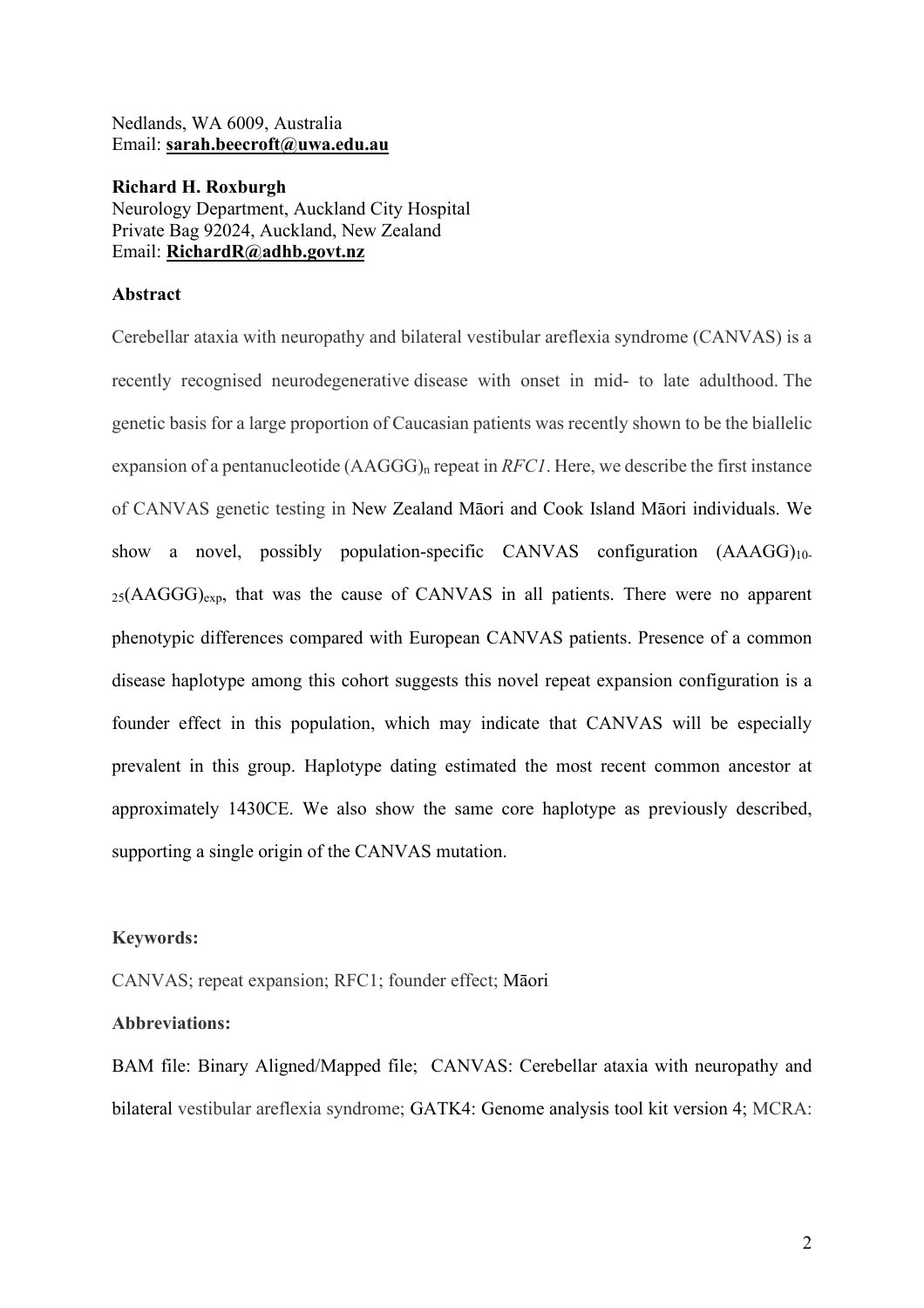Most recent common ancestor; NGS: next-generation sequencing; WES: whole exome sequencing; WGS: whole genome sequencing

## **Introduction**

The combination of cerebellar ataxia, neuropathy, and bilateral vestibular areflexia was recently recognised as a distinct syndrome (CANVAS) (Szmulewicz *et al.*, 2011). This slowly progressive neurodegenerative disease usually presents in mid to late adulthood (>30 years) (Szmulewicz *et al.*, 2011). Additional features include chronic cough, autonomic dysfunction (Taylor *et al.*, 2014; Cortese *et al.*, 2019) and thinning of the peripheral nerves (Pelosi *et al.*, 2018). Striking neuropathological features include atrophy of the Purkinje cells; vestibular, geniculate and trigeminal ganglia; and dorsal root ganglia and posterior columns (Szmulewicz *et al.*, 2014). Cortese *et al*. (2019) showed that a recessive pentanucleotide repeat expansion is responsible for the vast majority of Caucasian cases and this has been confirmed in a second cohort from Australia (Rafehi *et al.*, 2019). The expansion occurs in the poly(A) tail of an AluSx3 element in intron two of *RFC1*. At this locus, the reference allele is  $(AAAAG)_{11}$ . Other benign configurations include (AAAAG)<sub>exp</sub> and (AAAGG)<sub>exp</sub>. The pathogenic CANVAS allele is estimated to be 400-2,000 repeated units of AAGGG. The estimated carrier frequency of the pathogenic CANVAS allele is 0.7% in Caucasians, which would make CANVAS one of the most common hereditary forms of late-onset ataxia (Cortese *et al.*, 2019). However, this finding requires validation in other populations. We describe the first reported genetic characterisation of CANVAS in New Zealand Māori and Cook Island Māori individuals, who comprise a significant part of the New Zealand/Cook Island population. CANVAS has been seen in this group previously (Taylor *et al.*, 2014). We show that these patients have a different conformation of the pathogenic pentanucleotide repeat.

#### **Materials and methods**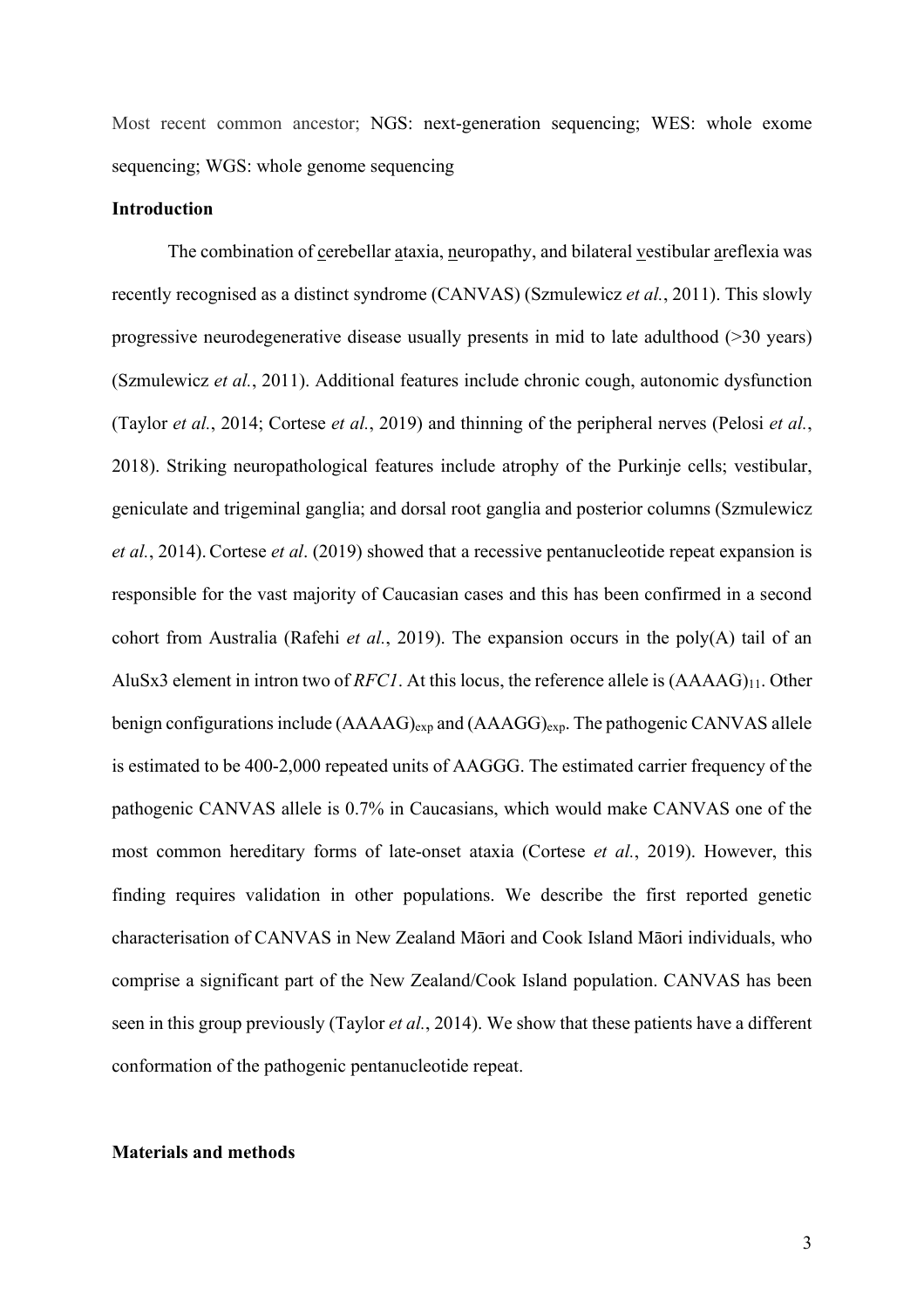## **Cohort**

This study was approved by the University of Western Australia Human Research Ethics Committee and the New Zealand Health and Disability Ethics Committee. DNA was obtained for 15 individuals; 13 were affected, and 2 were unaffected family members. All individuals gave informed consent for DNA collection and analysis, except M2 III:2. M2 III:2 passed away prior to the study, and therefore informed consent was obtained from the patient's family to use a stored DNA sample. Affected individuals were recruited from neurology clinics in New Zealand. There were two multiplex families and five singleton patients (Fig. 1 and Table 1). Twelve individuals were Māori (M), and three were Cook Island Māori (CI). Five individuals (M3 I:1, M4 I:1, M5 I:1 M6 I:1 M7 I:1) have been previously described clinically (Taylor *et al.*, 2014).

# **Clinical Data Collection**

Apart from M2 III:2, all affected individuals were clinically assessed at study recruitment. Follow-up information was taken from clinical documentation, phone interviews and follow-up examination of key affected individuals (n=13). Contact was made with seven affected individuals. Four patients could not be contacted, and two affected individuals (M2 III:5 and M3 I:1) had died.

#### **Genetic testing**

To determine if affected individuals were homozygous for the CANVAS pathogenic repeat expansion, we followed the protocols described in Cortese *et al.*(2019). Briefly, we performed standard PCR with primers flanking the CANVAS locus. The absence of any product suggests a homozygous expansion that is too large to be amplified by standard PCR. One band indicates that at least one allele is within the amplifiable range of normal PCR, and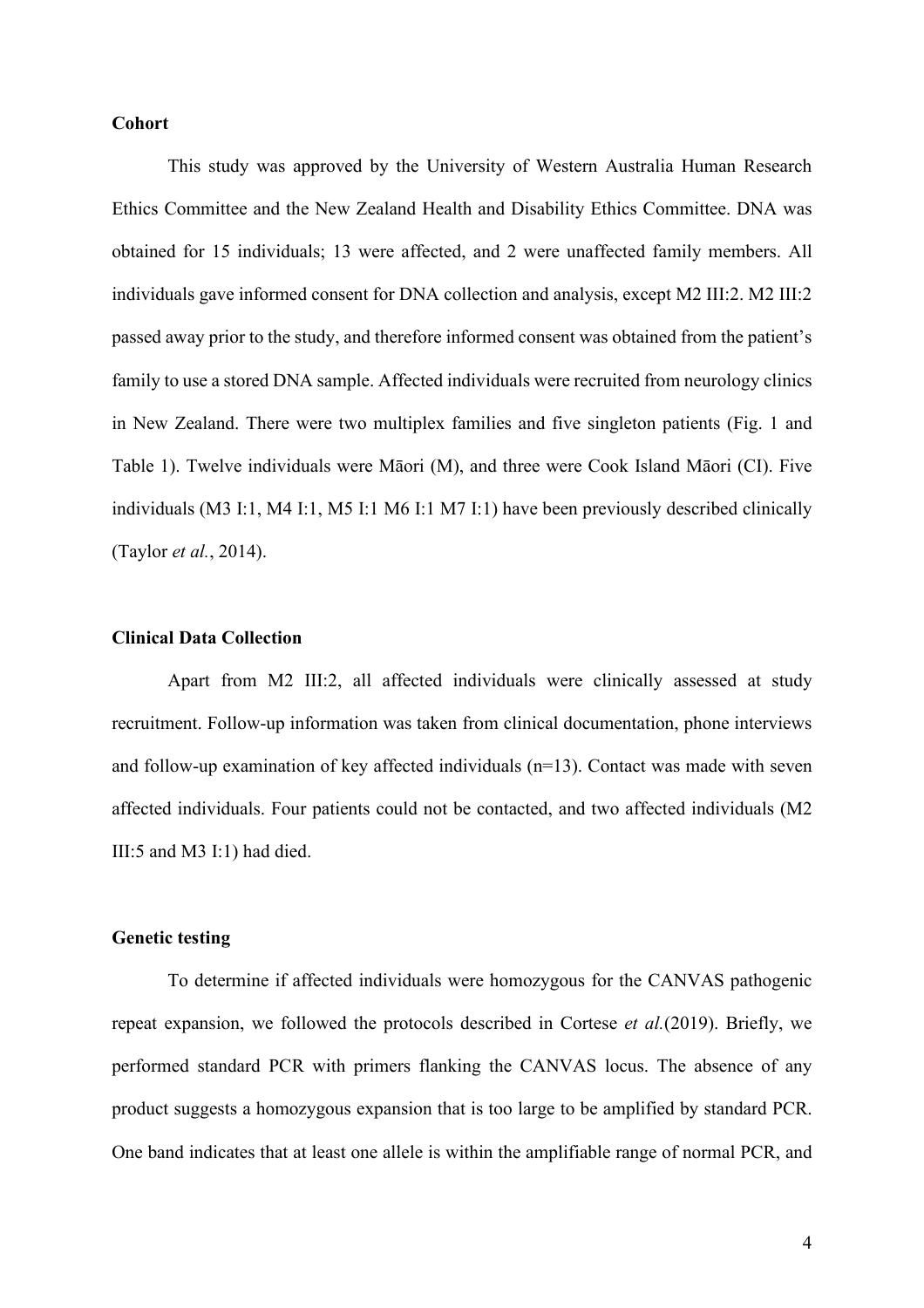therefore the individual is not homozygous for a CANVAS pathogenic expansion. The expected product size is 355bp, which corresponds to the reference  $(AAAAG)_{11}$ . A larger band indicates an intermediate sized expansion, larger than the reference allele but smaller than a full pathogenic expansion. For individuals where absence of a product upon flanking PCR suggested an expansion, we then performed repeat-primed PCR (RP-PCR), using primers specific for the AAAAG (reference allele), AAAGG (benign variant), and AAGGG (pathogenic) configurations. Due to individual M2 V:1's unusually early clinical presentation, the Fulgent ataxia repeat expansion panel (*ATN1, ATXN1, ATXN10, ATXN2, ATXN3, ATXN7, ATXN8, ATXN8OS, BEAN1, CACNA1A, FMR1, FXN, NOP56, PPP2R2B, TBP*), and a broad neurogenetic gene panel (Beecroft *et al.*, 2020) (genes listed in Supplementary Table 1) was also performed to search for a possible other genetic condition explaining her early disease onset. In addition to these we performed functional studies to exclude Wilson's disease (copper studies), ataxia telangiectasia (alpha fetoprotein and ATM protein/kinase activity), vanishing white matter disease (transferrin isoforms) and white-cell enzyme testing.

#### **Next-generation sequencing**

Illumina whole genome sequencing (WGS) was performed on individuals CI1 II:1, C1 II:3, M2 III:4, and M2 V:1 via the Australian Genome Research Facility (Melbourne), following GATK4 best-practices (Poplin *et al.*, 2017). We compared this data against the selected markers from the haplotyping analysis by Cortese *et al.* (2019) (spanning chr4: 38157510- 40712481, hg19). Illumina whole exome sequencing (WES) was performed on individuals M3 I:1, M4 I:1, M5 I:1, M6 I:1 and M7 I:1 via the Australian Genome Research Facility (Melbourne), following GATK4 best-practices (Poplin *et al.*, 2017). Using Linkdatagen (Bahlo and Bromhead, 2009), informative HapMap2 markers were extracted from the combined exome and genome sequencing and prepared for analysis with Merlin (Abecasis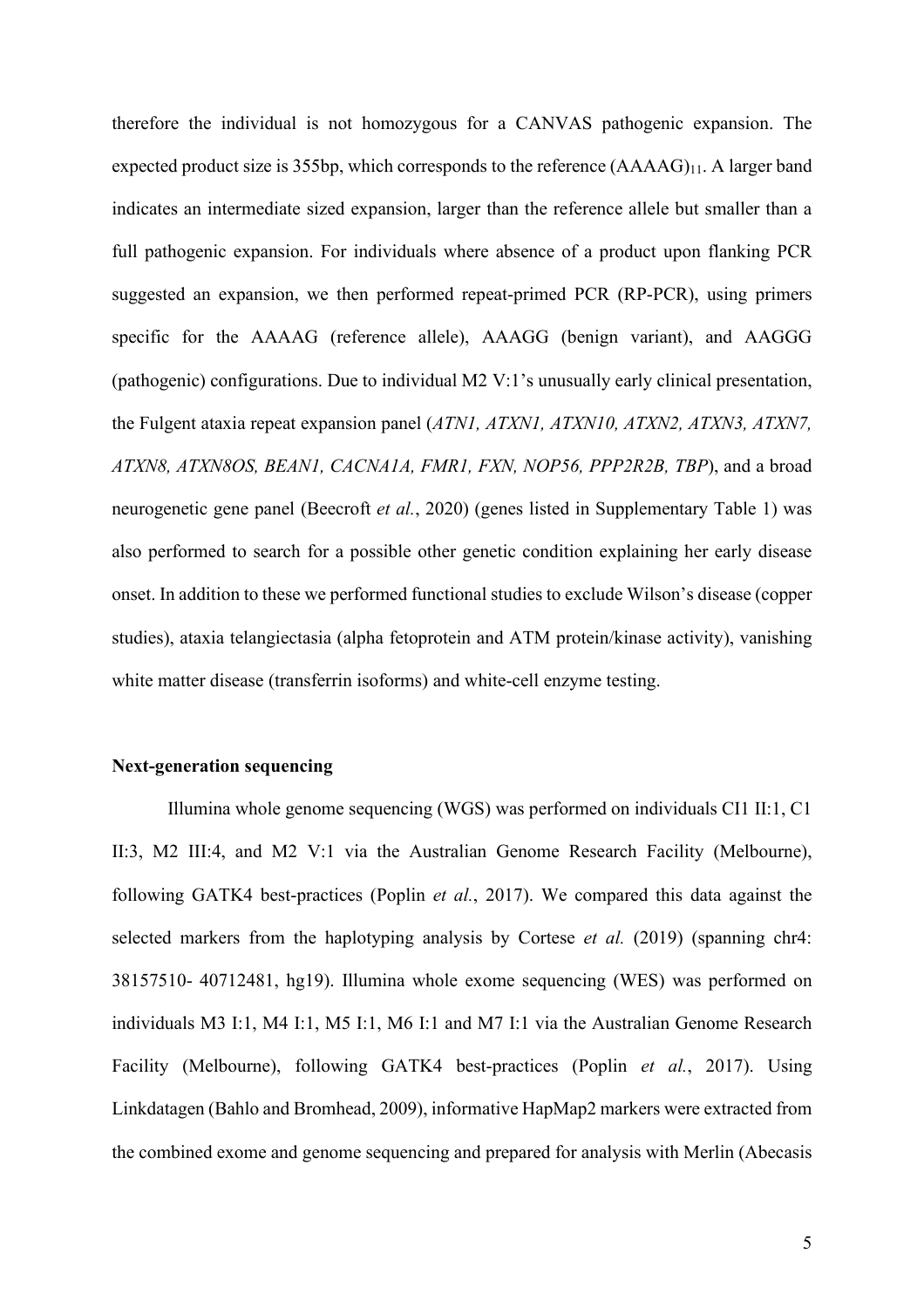*et al.*, 2002). Markers were excluded if they were covered to a read depth of <20-fold, or not sequenced in ≥50% of samples. We used Merlin to generate the most likely haplotypes. The length of the shared homozygous haplotype in centimorgans was calculated from the Merlin output. The haplotype lengths were used to calculate the most recent common ancestor assuming a 'correlated' genotype (95% confidence interval) using the Genetic Mutation Age Estimator tool ([https://shiny.wehi.edu.au/rafehi.h/mutation](https://shiny.wehi.edu.au/rafehi.h/mutation-dating/)-dating/) (Gandolfo *et al.*, 2014), employed in a recent haplotype analysis of CANVAS patients (Rafehi *et al.*, 2019).

#### **Data availability**

Anonymised data is available from the corresponding author.

#### **Results**

# **Cohort**

The summarised clinical features of the affected individuals are presented in Table 2, which are compared with a cohort of 16 New Zealand European CANVAS patients (Cortese *et al.* 2019, in press, Brain), and with the cohort published by Cortese *et al*. (2019). Clinical features were similar across all three patient groups. Detailed clinical information for our cohort is shown in Supplementary Table 1.

The mean age of symptom onset was 55 years (excluding individual M2 V:1). The presenting neurological symptom was unsteadiness in all but one affected individual (M2 III:4), where dysarthria predated unsteadiness by two years. Nine affected individuals described persistent cough, which predated neurological symptoms in three affected individuals. A third of patients complained of vestibular. In their initial neurological examination, seven affected individuals showed nystagmus. Ten affected individuals required a walker during their illness. The mean time between symptom onset and the use of a walking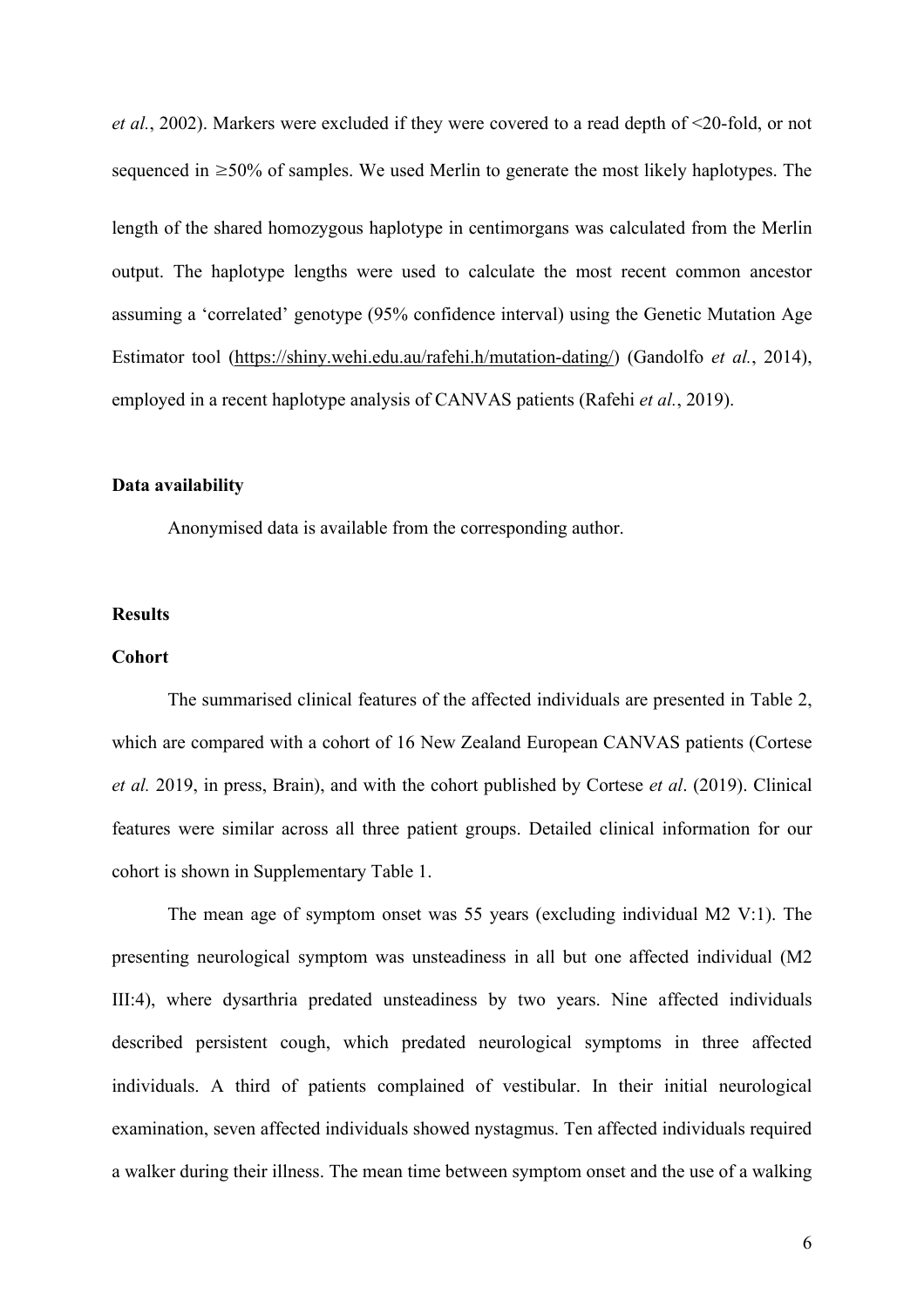frame was 7 years (range 1-15 years). Two affected individuals died following study recruitment. M2 III:5 experienced sudden cardiac death, but the cause of death for M3 I:1 was unknown.

#### **Investigations**

Eight of thirteen patients had electrodiagnostic studies. In six, motor nerve conduction studies were normal, and in two there was mild reduction in motor conduction velocity or amplitude. Nine affected individuals had cerebellar atrophy on initial MRI brain scan. M2 III:4 had a normal brain MRI three years after symptom onset, but subsequent CT head scans showed cerebellar atrophy. Video head impulse tests were consistent with bilateral vestibulopathy in all eleven tested patients including those with a normal clinical head impulse test at initial neurological assessment. Individual M2 III:5 (*RFC1* pathogenic repeat positive) was asymptomatic at age 59 years, excepting chronic cough with syncope, and painful extremities. He showed mild bilateral vestibular impairment, but no further examinations were performed. He died from sudden cardiac death before he could be re-examined. M3 I:1, M4 I:1, M5 I:1 had formal autonomic nervous system testing. Abnormalities were inconsistently in the sympathetic and parasympathetic systems in different patients. Ultrasound examination showed small nerve cross-sectional areas in M4 I:1, M6 I:1, M7 I:1, but not M2 V:1.

## **Individual M2 V:1**

Of particular interest was individual M2 V:1. She presented at age 6 with tremor, gait unsteadiness, and learning difficulties. Tremor was reportedly present since infancy. Otherwise, motor milestones were normal. She had prominent upper limb intention tremor and impaired tandem gait. Communication was significantly impaired by dysarthria. Cognition was difficult to assess formally. She had no nystagmus or sensory deficit, but upper neurone signs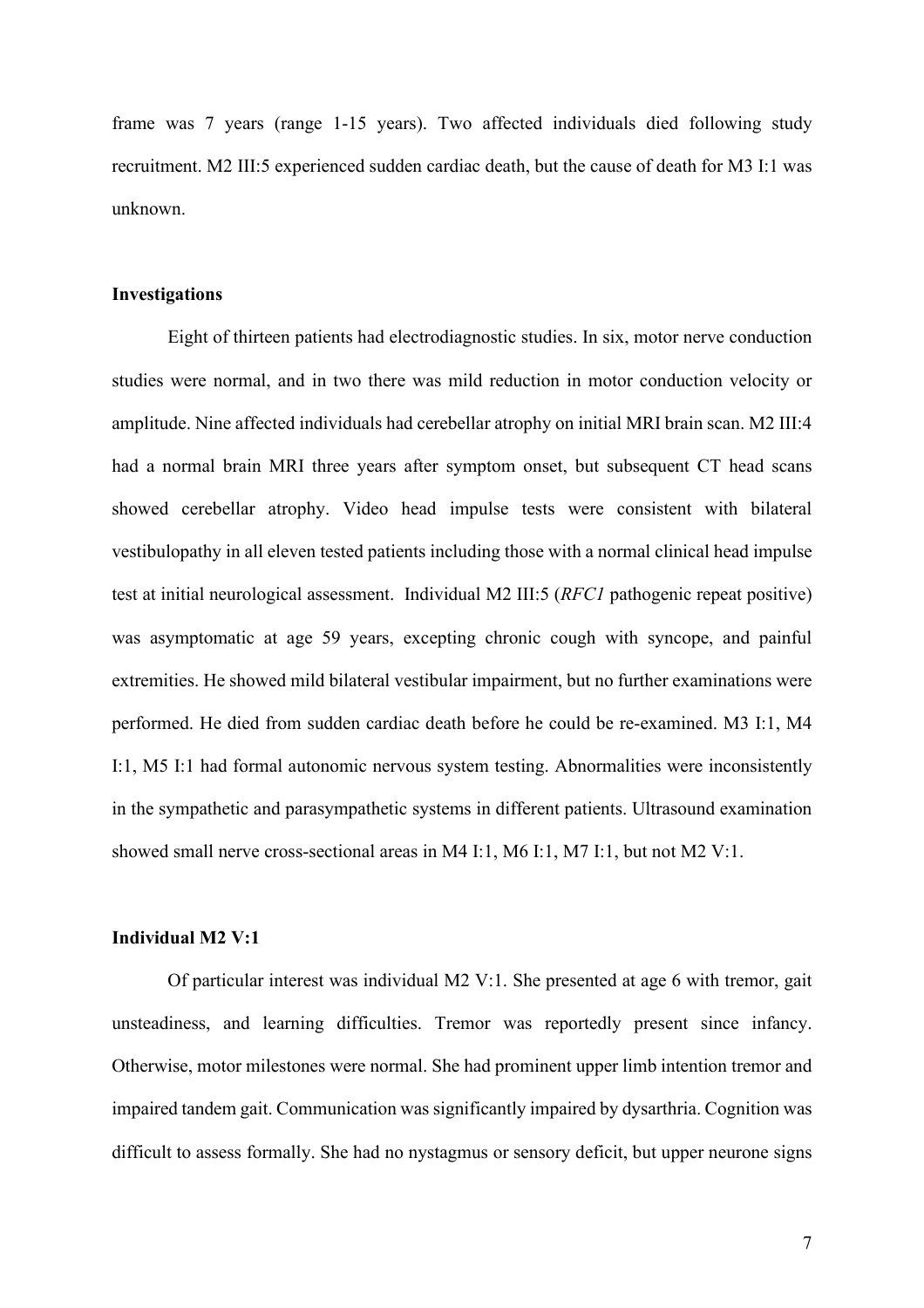with increased tone and extensor plantars. Brain MRI at age 6 showed increased signal in the cerebellar peduncles and dorsal brainstem (Supplementary Fig. 2A). A limited follow up scan at the age of 15 showed particular prominence of the horizontal fissure, as is seen in crus 1 cerebellar atrophy of CANVAS, together with enlarged supratentorial CSF spaces consistent with a degree of more widespread atrophy (Supplementary Fig. 2B). The scan was limited due to movement so the white matter changes seen previously were unable to be further interrogated. She was wheelchair bound at age 8. At age 20, she additionally showed profound limb ataxia as measured using the finger-nose-finger, finger chase and heel shin tests of the scale for the assessment and rating of ataxia (SARA); her SARA score was 31. Bilateral vestibular failure was demonstrated on video head impulse test, with a gain of 0.46 (left) and 0.49 (right). Nerve conduction studies (age 20) were atypical for CANVAS showing mild, uniform slowing of conduction velocities but normal sensory and motor nerve amplitudes. Extensive investigation for other causes of ataxia (including Friedreich's ataxia) and cognitive impairment revealed no alternative cause. The neurogenetic gene panel and Fulgent ataxia panel revealed no likely pathogenic variants, and all functional testing was normal.

# **Flanking PCR**

There was no PCR product in 13/15 individuals (Table 1), indicating they harboured an expansion on both alleles. Of the two remaining individuals, M2 IV:1 showed a  $\sim$ 355bp band, indicating one normal-sized allele. CI1 II:2 showed a larger band, indicating an intermediate sized allele that was expanded. All affected individuals had no PCR amplifiable product, while the two unaffected individuals did show a PCR product. Thus, the expanded allele segregated with disease.

# **Repeat-primed PCR**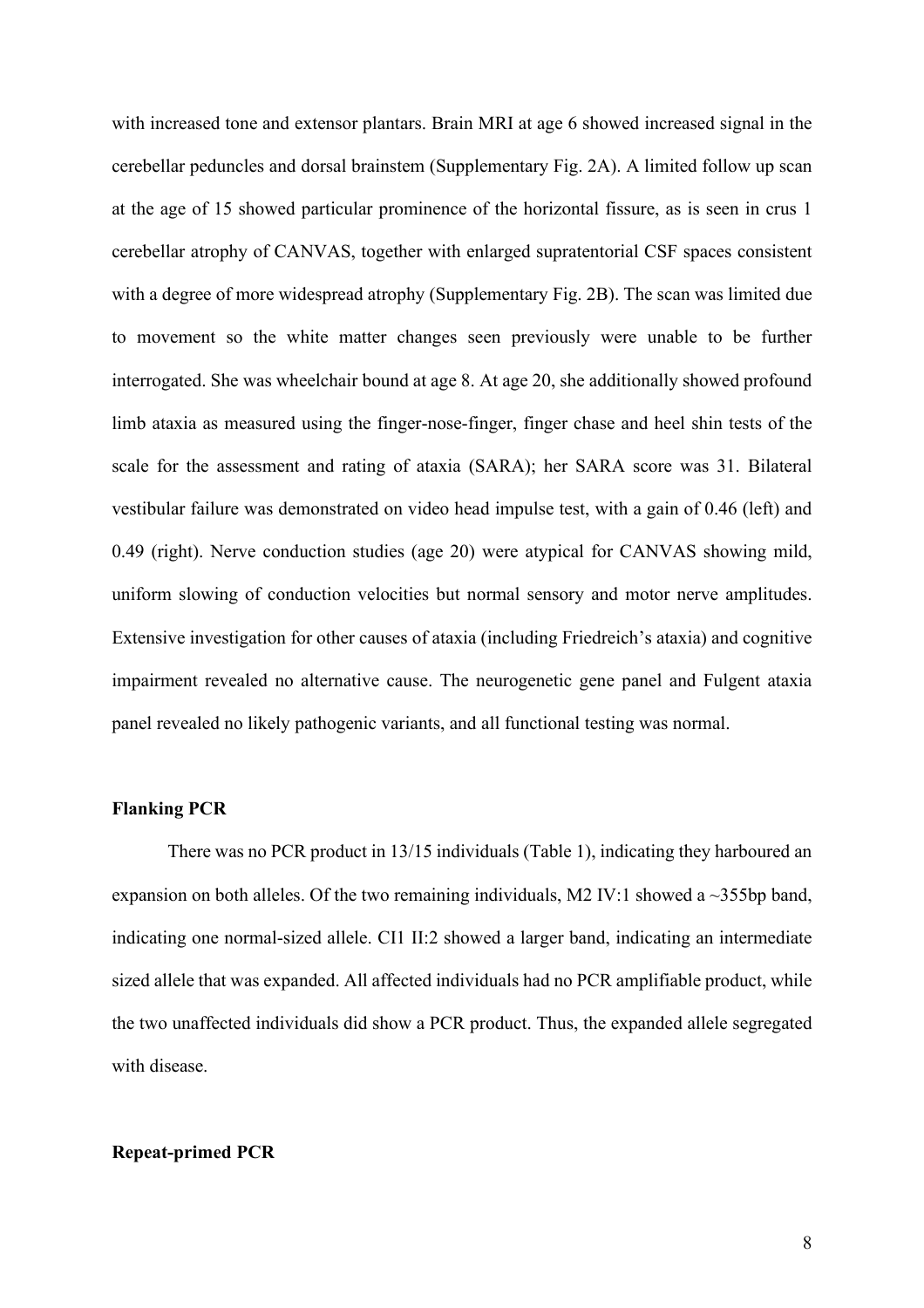All thirteen individuals without a band on flanking PCR were also negative on repeatprimed PCR for the reference pentanucleotide sequence (AAAAG) at the CANVAS locus. These individuals shoed the pathogenic AAGGG repeat, as seen in the European CANVAS population (Fig. 2B). However, they were also found to have a novel configuration at the locus. The pathogenic AAGGG expansion was preceded by a stretch of AAAGG benign variant repeats (Fig. 2B), which varied in number. The individuals had the conformation (AAAGG)<sub>10</sub>.  $25(AAGGG)_{exp}$ . The carriers M2 IV:1 and CI1 II:2 each harboured one allele of this configuration. On the other allele, M2 IV:1 had the reference sequence  $(AAAAG)_{11}$ , while CI1 II:2 had an intermediate sized AAAGG expansion.

# **Next-generation sequencing**

Visual interrogation of soft-clipped reads in the BAM files of the WGS for the three individuals CI1 II:2, M2 III:2, and M2 IV:1 showed a small number of repeats of the benign variant allele (AAAGG)4-6 at the distal end of the *RFC1* pathogenic expansion in the reads that covered this region (Fig. 2C). The coverage of this region in CI1 II:1 was too low to reliably detect this pattern. The disease-associated repeat expansion in the Maori and Cook Island Maori is thus a hybrid allele of the pathogenic AAGGG repeat embedded in benign variant AAAGG repeats (Fig. 2A).

# **Haplotype analysis**

Cortese *et al.* (2019) identified a shared haplotype in their patients, encompassing a 47.9kb core region that was identical in all but one patient (chr4:39318706-39366590, hg19). Our four patients with WGS data shared this core haplotype, plus an additional region extending from chr4:39122697-39366590 (0.24Mb total shared) (Supplementary Table 2). We then combined the WES and WGS data to impute the most likely haplotypes for our patients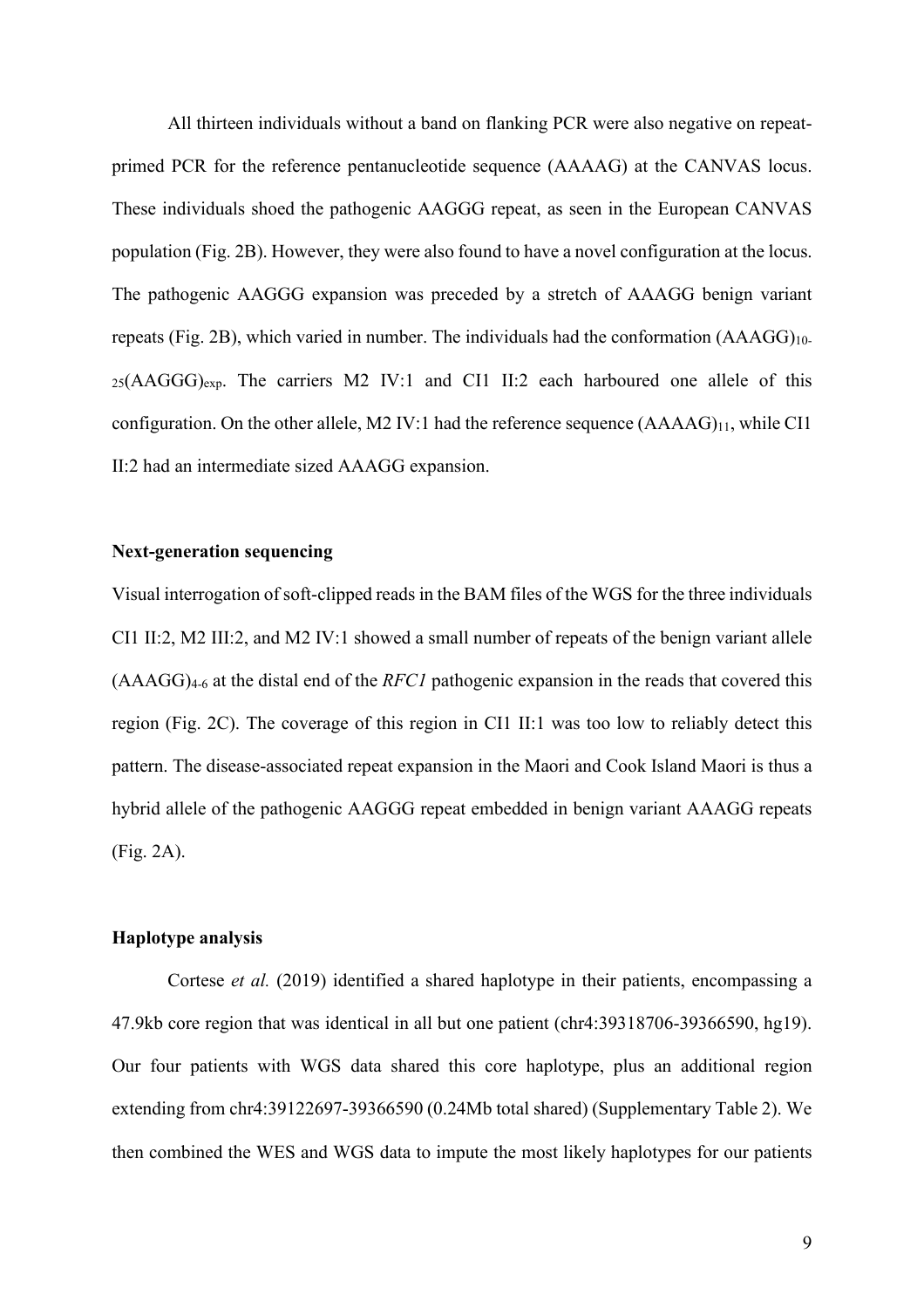(Supplementary Table 3). This showed an extended shared haplotype in our cohort, spanning chr4:36317970-44295839 (7.98Mb; Supplementary Table 3). Based on the length of the shared haplotype in centimorgans, the estimated most recent common ancestor was 25.6 generations ago (95% CI 11.1-60.7). Assuming that one generation is 25 years, the most recent common ancestor (MRCA) was 650 years ago (95% CI 275-1525; dating to 1369 CE, 95% CI 494-1744 CE). Assuming instead that one generation is 20 years, this would place the most recent common ancestor 520 years ago (95% CI 220-1200 years; dating to 1499 CE, 95% CI 819- 1799 CE).

By combining the analysis of the Cortese *et al*. (2019) haplotype age with our four WGS patients, we were able to estimate the MRCA for the combined cohort. Assuming a correlated genealogy, the mutation arose 1518.5 generations ago (95% CI 65.9-2942.5). Assuming one generation is 20 years, the mutation is 30,380 years old (95% CI 1320-58,860). Assuming 25 years, 37,975 years old (95% CI 1650-73,575). This suggests there was a distant common ancestor for both the Māori/Cook Island and Caucasian patients.

## **Southern Blot**

Southern blot of two affected Cook Island heritage and one Maori patient (CI1 II:1, M2 III:4, M2 V:1 and M5 I:1), showed expanded alleles as described by Cortese *et al.* (2019), with two distinct bands in an individual carrying expansions of different sizes, or one band, or a thick band if the expanded alleles had a similar size. The allele size and number of repeated units are detailed in Table 1. The Southern blot image is shown in Supplementary Fig. 1.

# **Discussion**

Our results demonstrate that the *RFC1* pentanucleotide repeat expansion described by Cortese *et al.* (2019) is responsible for CANVAS in a non-Caucasian population. We also show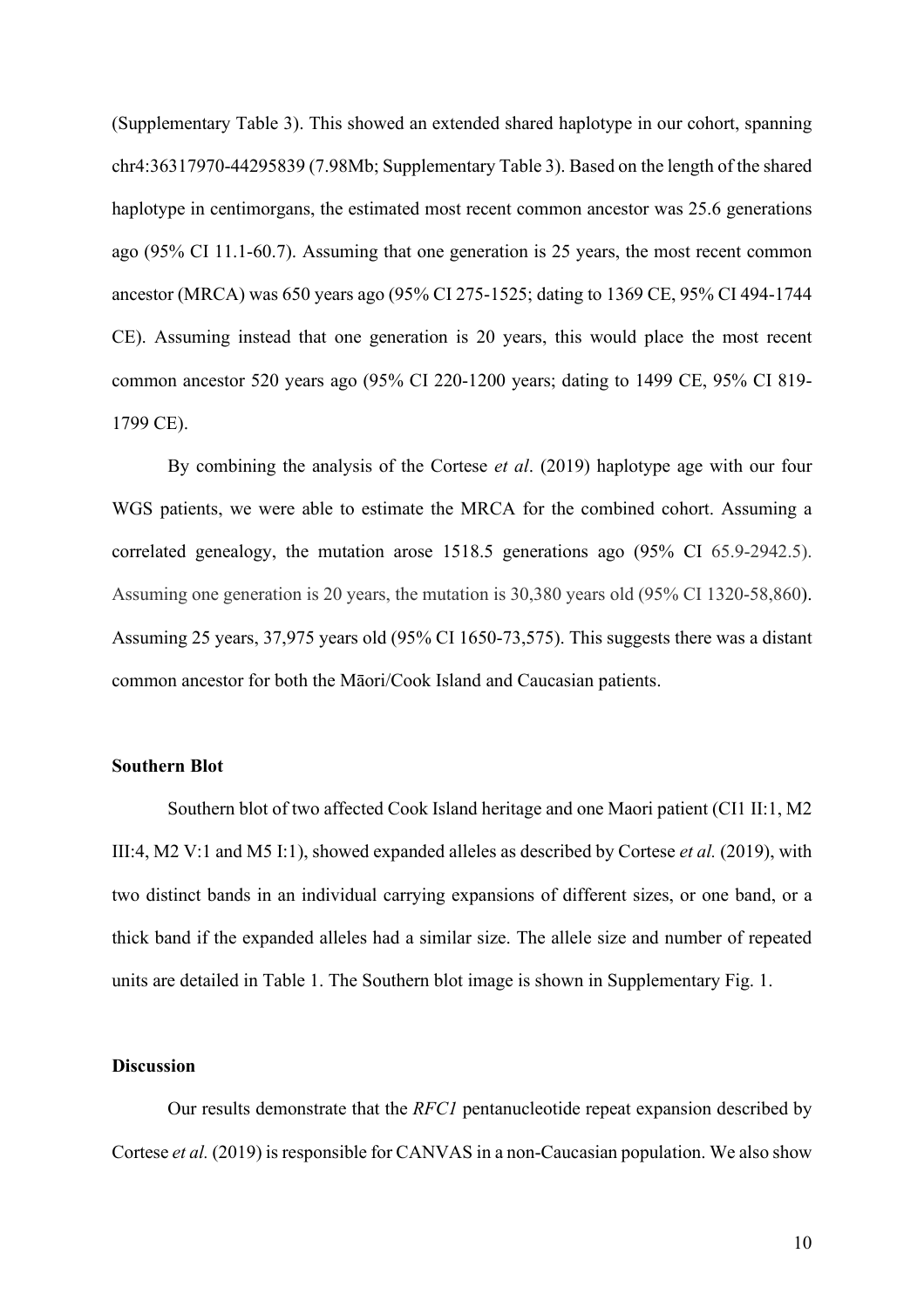a novel configuration of the CANVAS pathogenic pentanucleotide repeat, which appears to be specific to the Māori population. Despite the difference in repeat configuration, there were no apparent phenotypic differences between this cohort and New Zealand European or international cohorts. However, the small sample size  $(n=13)$  limits the ability to detect differences.

The rapid childhood onset presentation of M2 V:1 may represent a variant, early onset form of the disease, as seen in other typically late onset repeat expansion disorders such as Huntington's disease (Cronin *et al.*, 2019) or SCA-7 (Benton *et al.*, 1998). M2 V:1 has two of the three clinically defining features of CANVAS: ataxia and bilateral vestibular failure. Cooccurrence of these features is highly distinctive of CANVAS (having excluded Friedreich's ataxia). The normal nerve cross-sectional area seen in this patient has also been previously described in a CANVAS cohort (Pelosi *et al.*, 2017). Although, until we understand fully the pathogenesis of CANVAS and can test for biomarkers of that, the possibility of a second condition cannot be excluded.

We report rapid eye movement sleep behaviour disorder as a feature of CANVAS for the first time, occurring in both our New Zealand European and Māori patients (Table 2). This was so prominent in one European patient that the diagnosis of multiple systems atrophy was initially entertained, but later excluded.

The 0.24 Mb core shared haplotype between our cohort and that of Cortese *et al*. (2019) supports the single origin of the CANVAS disease allele, as suggested by Rafehi *et al.* (2019). There appears to be a relatively recent founder effect in the Māori population. The MCRA of this cohort is estimated to date to  $\sim 650 - 520$  years ago (i.e.  $\sim 1370 - 1500$  CE). This estimated time period roughly overlaps with the Māori settlement of New Zealand (~1250-1300 CE (Wilmshurst *et al.*, 2008)). If this allele was present early in the Māori settlement of New Zealand, CANVAS may be especially prevalent in individuals of Māori descent. Further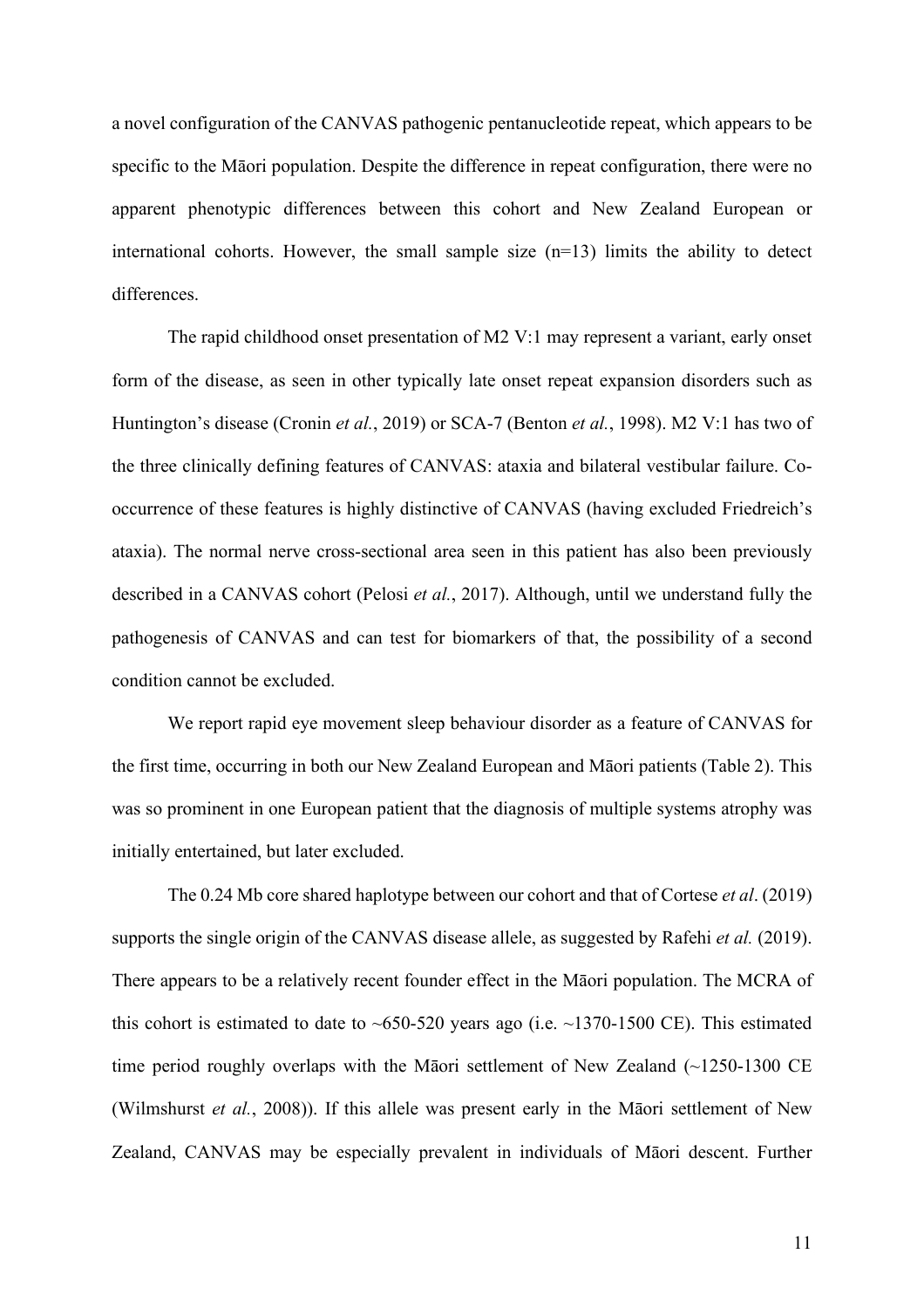genetic characterisation of the Māori population would be required to define the allele frequency, and epidemiological studies are required to assess the CANVAS disease burden within this population.

Although variation in the *number* of repeated units is common (Paulson and Arbor, 2006), the discovery of this variable repeat *configuration* is highly unusual for a repeatexpansion disease. AAGAG and AGAGG configurations have been described, but it is unknown if they are definitively pathogenic (Akçimen *et al.*, 2019). Cortese *et al*. (2019) suggested the expansion size is correlated with GC content, with the AAGGG configuration allowing a larger expansion to form. The (AAAGG)10-25 expansion preceding the large AAGGG expansion supports this. The 3% of Caucasian patients from Cortese *et al.* (2019) that had an uncharacterised expansion at the *RFC1* disease locus suggest additional pathogenic configurations will be discovered in time. It will be interesting to see if any novel pathogenic repeat expansions at the *RFC1* locus are population specific or share a core haplotype (Cortese *et al.*, 2019; Rafehi *et al.*, 2019).

#### **Acknowledgements**

We sincerely thank the patients and their families for their participation in this study. We thank Dr Bharti Morar for her insight on the haplotype analysis. Additional acknowledgement is made to New Zealand neurologists, Drs Neil Anderson, Peter Bergin, Andrew Chancellor, Nick Cutfield, David Hutchinson, Elizabeth Walker, Mark Simpson and Barry Snow all of whom referred patients to this study and without whose clinical acumen it would not have been possible. We also thank Dr David Perry for providing the MRI images.

# **Funding**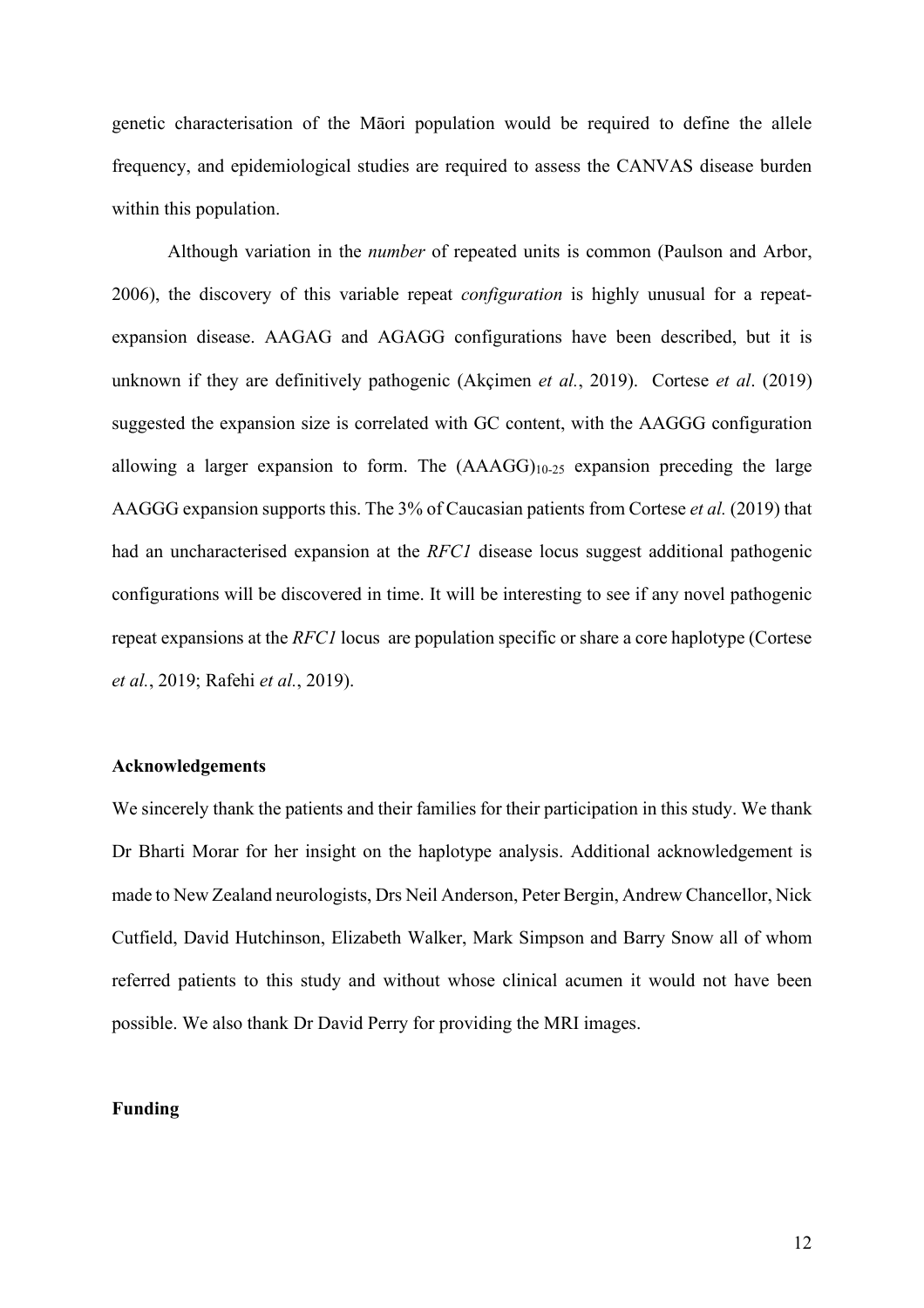SJB is funded by The Fred Liuzzi Foundation (TFLF) (Melbourne, Australia). AC is funded by Medical Research Council (MR/T001712/1), Wellcome Trust (204841/Z/16/Z) and the Inherited Neuropathy Consortium (INC), which is a part of the NIH Rare Diseases Clinical Research Network (RDCRN) (U54NS065712). HH and MMR are grateful to the Medical Research Council (MRC), MRC Centre grant (G0601943), and MMR is also grateful to the National Institutes of Neurological Diseases and Stroke and office of Rare Diseases (U54NS065712) for their support. HH is also supported by Ataxia UK, The MSA Trust, MDUK and The Muscular Dystrophy Association (MDA). MMR is supported by the National Institute for Health Research University College London Hospitals Biomedical Research Centre. The views expressed are those of the author(s) and not necessarily those of the NHS, the NIHR or the Department of Health. NGL (APP1117510) and GR (APP1122952) are supported by the Australian National Health and Medical Research Council (NHMRC). GR is also supported by a Western Australian Department of Health Future Health's WA Merit Award. This work is funded by TFLF and NHMRC (APP1080587). The funding agencies were not involved in the design, completion, or writing of this study.

# **Competing interests**

The authors have no competing interests to declare.

#### **Supplementary Material**

Supplementary Table 1. List of genes on the broad neurogenetic gene panel used for patient M2 V:1.

Supplementary Table 2. Key clinical information for affected patients. d. Deceased; ↓:

Decreased/reduced.↑: Increased. AJ: Ankle jerks. Av: Average. BVL: Bilateral vestibular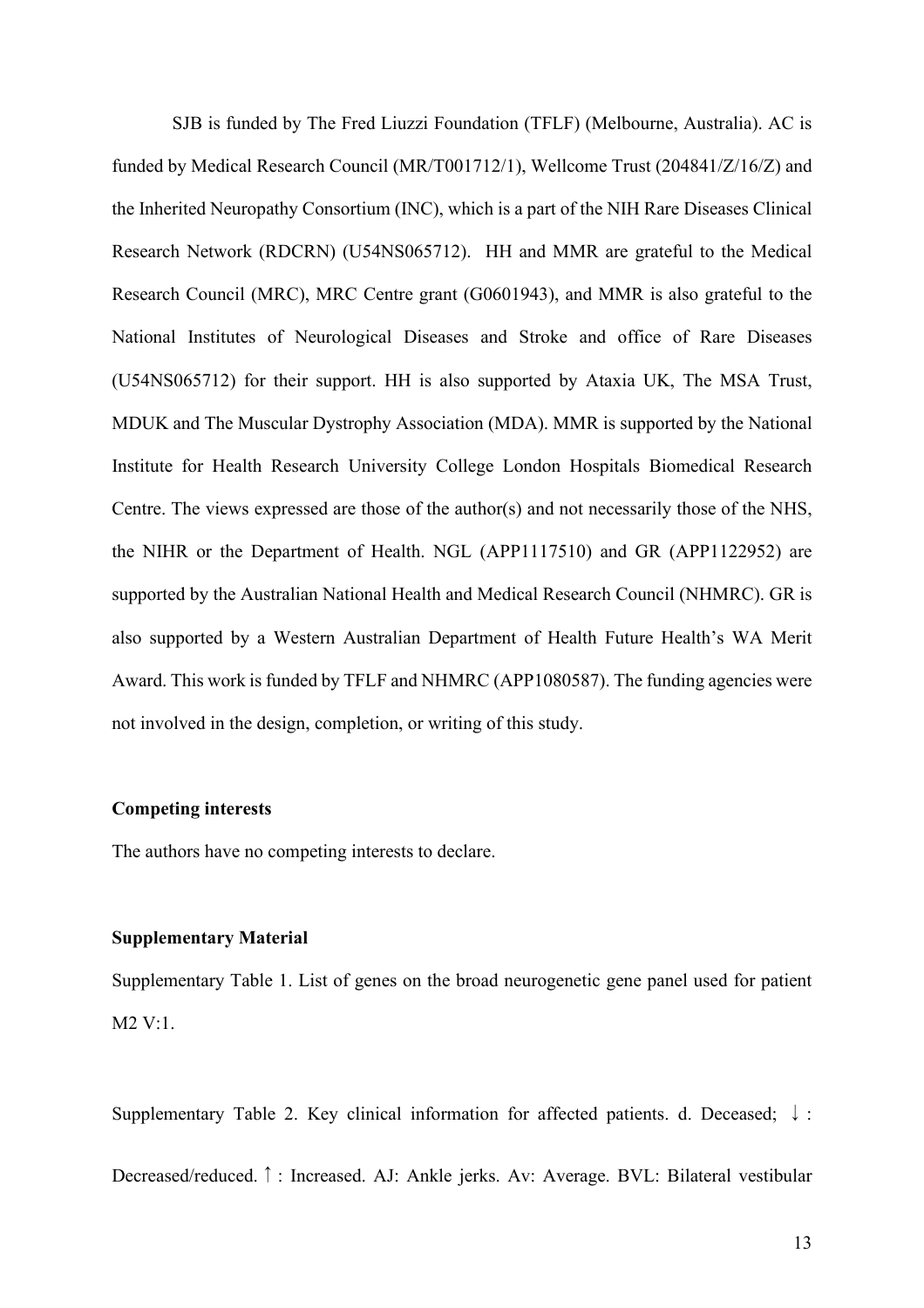loss. CMAP: Compound muscle action potential. DBN: Downbeat nystagmus. Hor: Horizontal. LL: Lower limb. N: normal. N/A: not assessed. NCS: Nerve conduction studies. ND: not documented. Onset: age at symptom onset. SNAPs: Sensory nerve action potentials. TG: Tandem gait. UL: Upper limb. Vert: Vertical. vHIT: Video head impulse test. VVOR: Video visually enhanced vestibulo-ocular reflex. \*Patient assessed early in disease course due to having affected sibling known to Neurology service.

Supplementary Table 3. Comparison of core haplotype identified from Cortese *et al.* (2019) with patients from this cohort with WGS sequencing data. Marker SNPs are the same as Cortese et al. (2019). Our patients share the 'core' haplotype region identified in Cortese et al. (2019)*.* Beyond that is an additional shared region that is specific to our cohort, suggesting a more recent common ancestor for our patients.

Supplementary Table 4. Haplotyping summary across all patients with next-generation sequencing data. Highlighted regions are homozygous shared haplotypes.

Supplementary Figure 1. Southern blotting of genomic DNA from 5 affected individuals from 2 families and 1 sporadic case. Patients show two discrete or overlapping bands of 8.9 to 13.7 kb. The sample from CI1 II:3 failed due to low DNA quality or quantity. In the control sample (CTRL), one 5-kb band corresponding to the expected size for reference allele  $(AAAAG)_{11}$  is observed. Ladders used are DIG-labelled DNA Molecular Weight Marker II (Roche) (LADDER I, left) containing 8 fragments with the following base pair lengths: 125 (not shown), 564 (not shown), 2027, 2322, 4361, 6557, 9416, and 23,130 bp and DIG-labelled DNA Molecular Weight Marker III (Roche) (LADDER II, right) containing 13 fragments with the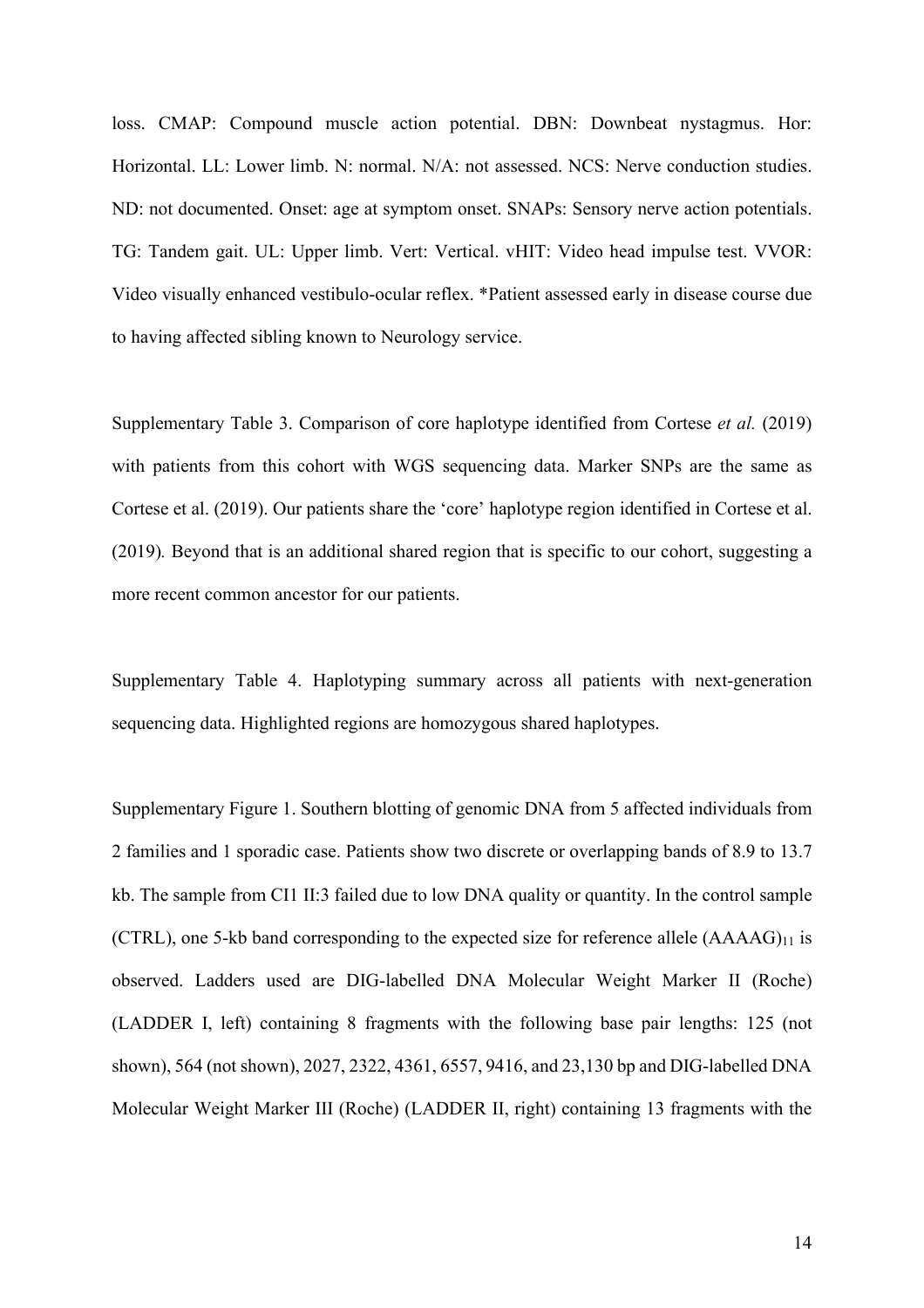following base pair lengths: 125 (not shown), 564 (not shown), 831, 947, 1375, 1584, 1904, 2027, 3530, 4268, 4973, 5148, and 21,226 bp. N.I., sample not included in this study.

Supplementary Figure 2. MRI scans of individual M2 V:1. A. Age 6: Coronal T2 showing preservation of cerebellar mass but with abnormal signal in the superior deep cerebellar white matter which extended into the superior cerebellar peduncles. B. Age 15: Haste Coronal T2 scan showing mild generalised supratentorial and cerebellar volume loss but with particular prominence of the horizontal cerebellar fissure indicating crus 1 atrophy.

# **Reference list**

Abecasis GR, Cherny SS, Cookson WO, Cardon LR. Merlin-rapid analysis of dense genetic maps using sparse gene flow trees. Nat Genet 2002; 30: 97–101.

Akçimen F, Ross JP, Bourassa C V., Liao C, Rochefort D, Gama MTD, et al. Investigation of the RFC1 Repeat Expansion in a Canadian and a Brazilian Ataxia Cohort: Identification of Novel Conformations. Front Genet 2019; 10: 1–5.

Bahlo M, Bromhead CJ. Generating linkage mapping files from Affymetrix SNP chip data. Bioinformatics 2009; 25: 1961–1962.

Beecroft SJ, Yau KS, Allcock RJN, Mina K, Gooding R, Faiz F, et al. Targeted gene panel use in 2249 neuromuscular patients: the Australasian referral center experience. Ann Clin Transl Neurol 2020: 1–10.

Benton CS, de Silva R, Rutledge SL, Bohlega S, Ashizawa T, Zoghbi HY. Molecular and clinical studies in SCA-7 define a broad clinical spectrum and the infantile phenotype. Neurology 1998; 51: 1081–1086.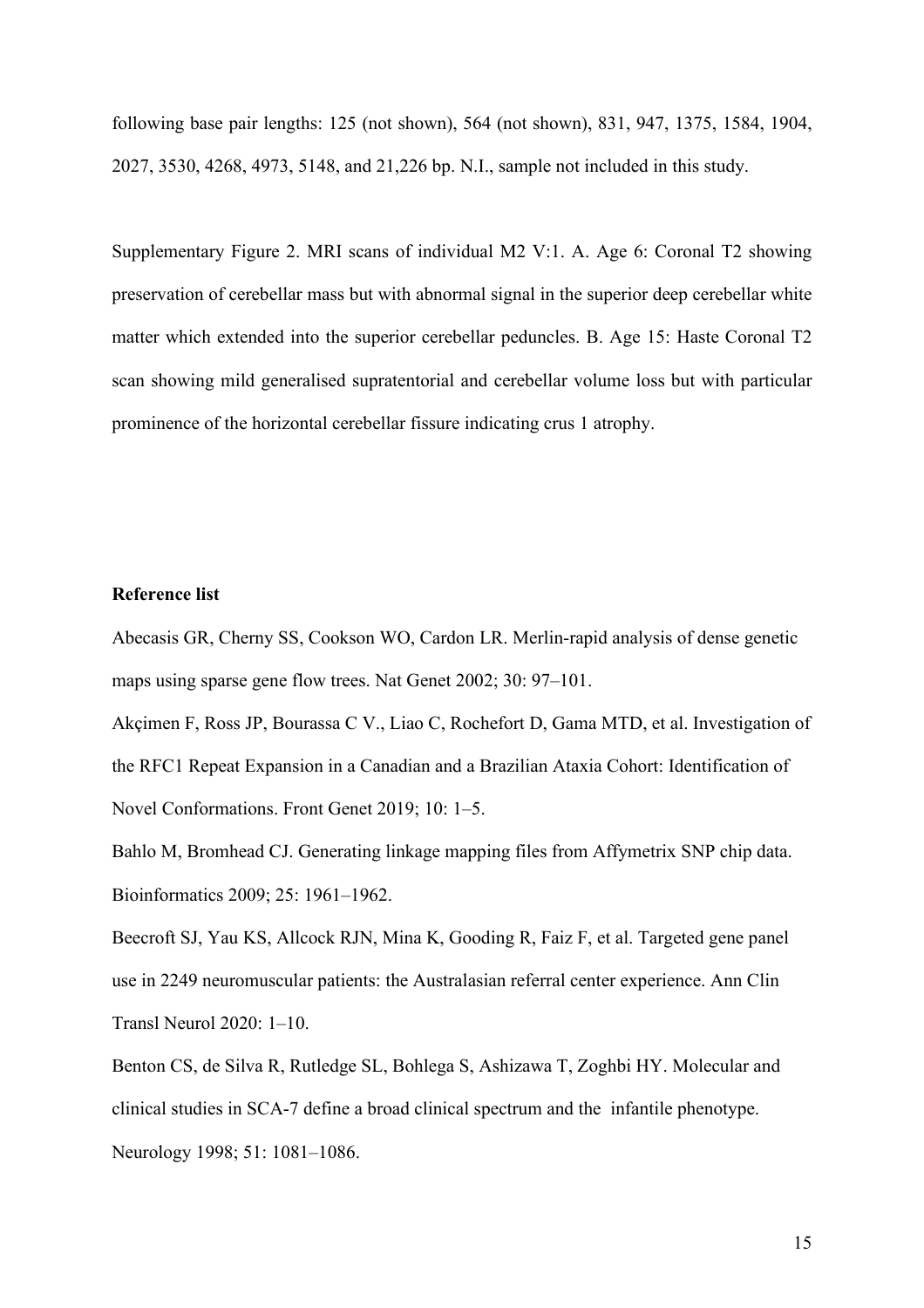Cortese A, Simone R, Sullivan R, Vandrovcova J, Tariq H, Yan YW, et al. Biallelic expansion of an intronic repeat in RFC1 is a common cause of late-onset ataxia. Nat Genet 2019; 51: 649–658.

Cronin T, Rosser A, Massey T. Clinical Presentation and Features of Juvenile-Onset Huntington's Disease: A Systematic Review. J Huntingtons Dis 2019; 8: 171–179. Gandolfo LC, Bahlo M, Speed TP. Dating Rare Mutations from Small Samples with Dense Marker Data. Genetics 2014; 197: 1315–1327.

Paulson H, Arbor A. Repeat Expansion Diseases. In: Encyclopedic Reference of Genomics and Proteomics in Molecular Medicine. Springer Berlin Heidelberg; 2006. p. 1627–1627 Pelosi L, Leadbetter R, Mulroy E, Chancellor AM, Mossman S, Roxburgh R. Peripheral nerve ultrasound in cerebellar ataxia neuropathy vestibular areflexia syndrome (CANVAS). Muscle and Nerve 2017; 56: 160–162.

Pelosi L, Mulroy E, Leadbetter R, Kilfoyle D, Chancellor AM, Mossman S, et al. Peripheral nerves are pathologically small in cerebellar ataxia neuropathy vestibular areflexia syndrome: a controlled ultrasound study. Eur J Neurol 2018; 25: 659–665.

Poplin R, Ruano-Rubio V, DePristo MA, Fennell TJ, Carneiro MO, Auwera GA Van der, et al. Scaling accurate genetic variant discovery to tens of thousands of samples. bioRxiv 2017: 201178.

Rafehi H, Szmulewicz DJ, Bennett MF, Sobreira NL, Pope K, Smith KR, et al. Bioinformatics-Based Identification of Expanded Repeats: A Non-reference Intronic Pentamer Expansion in RFC1 Causes CANVAS. Am J Hum Genet 2019; 105: 151–165. Szmulewicz DJ, McLean CA, Rodriguez ML, Chancellor AM, Mossman S, Lamont D, et al. Dorsal root ganglionopathy is responsible for the sensory impairment in CANVAS. Neurology 2014; 82: 1410–1415.

Szmulewicz DJ, Waterston JA, Halmagyi GM, Mossman S, Chancellor AM, McLean CA, et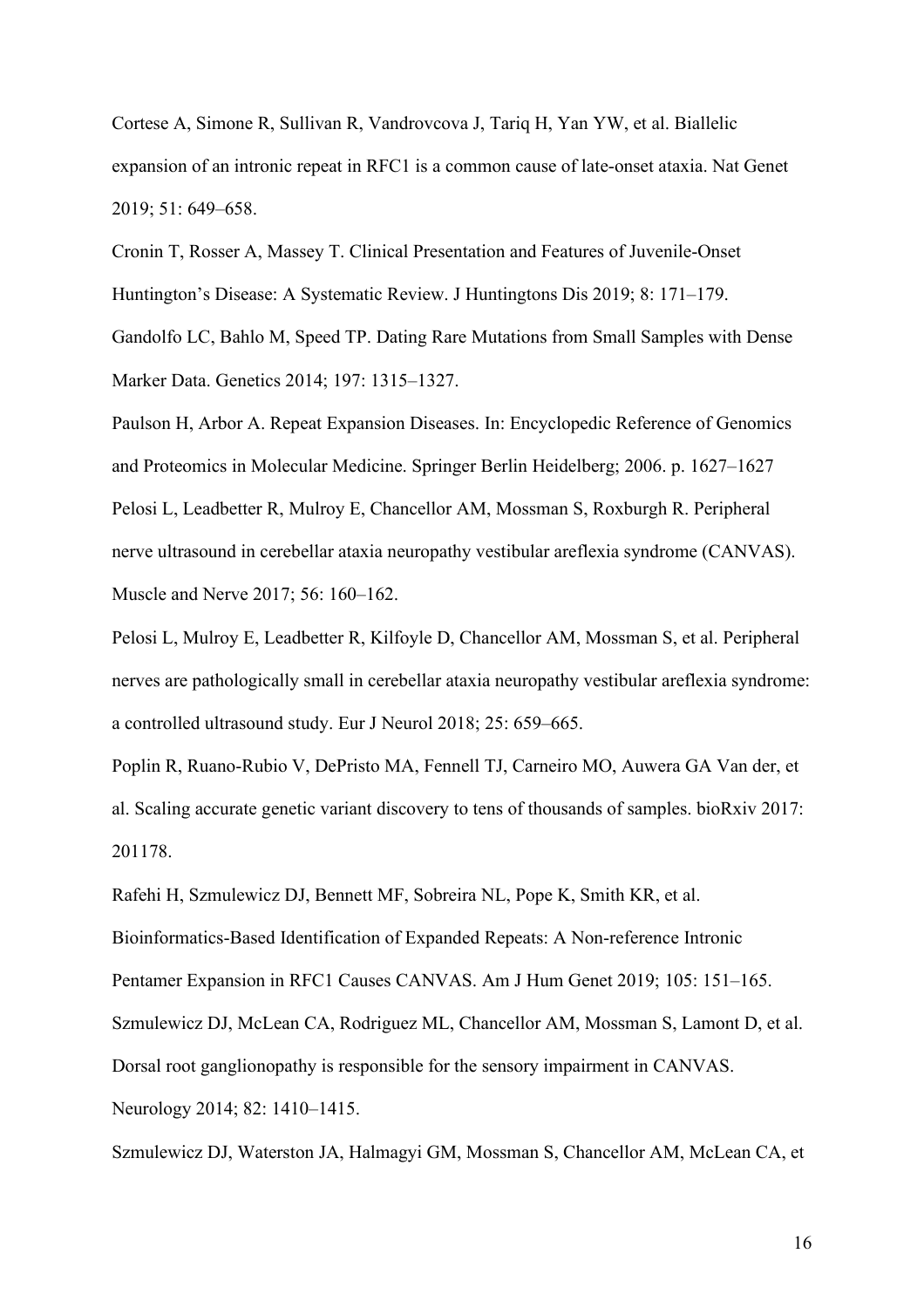al. Sensory neuropathy as part of the cerebellar ataxia neuropathy vestibular areflexia syndrome. Neurology 2011; 76: 1903–1910.

Taylor JM, Snow BJ, Roxburgh RH, Bergin PS, Chancellor AM, Cleland JC, et al. Autonomic dysfunction is a major feature of cerebellar ataxia, neuropathy, vestibular areflexia 'CANVAS' syndrome. Brain 2014; 137: 2649–2656.

Wilmshurst JM, Anderson AJ, Higham TFG, Worthy TH. Dating the late prehistoric dispersal of Polynesians to New Zealand using the commensal Pacific rat. Proc Natl Acad Sci 2008; 105: 7676–7680.

# **Figure legends**

Table 1. Summary of the pedigree and genetic information for the cohort. NGS: Nextgeneration sequencing. RP-PCR: Repeat primed PCR. WES: Whole exome sequencing. WGS: Whole genome sequencing

Table 2. Comparison of clinical features of Cook Island and New Zealand Māori patients with the New Zealand European cohort described in Cortese *et al*. 2019 (in press, Brain) and the European cohort described by Cortese *et al.* (2019). For New Zealand cohorts, denominators are the number of patients for whom a symptom or sign is documented. Symptoms refers to patient reported symptoms at any point during the course of illness. Autonomic dysfunction refers to either symptoms of autonomic dysfunction or abnormal autonomic function testing. \*Excludes patient M2 V:1. †UK Cohort published by Cortese et *al.* (2019). ‡Oscillopsia or visual blurring or dizziness on head turning. § One additional patient (M2:III:5) had borderline changes.

Figure 1. Pedigrees of the two multiplex families in the cohort. Asterisks indicate individuals that provided DNA for this study. A black circle inside the symbol of an unaffected individual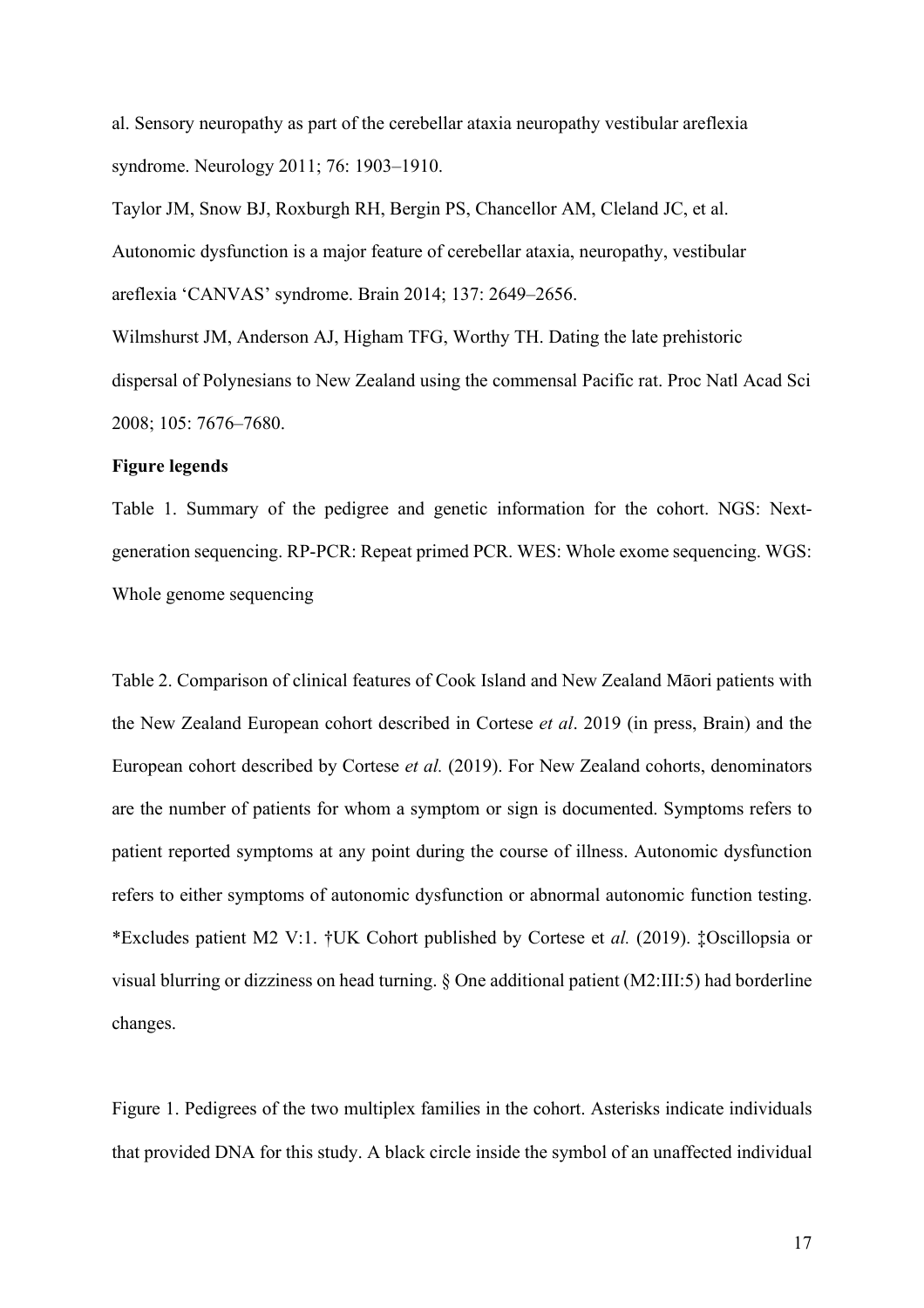indicates they are a CANVAS genotype carrier. 1A) Family CI1 comprised Cook Island Māori individuals. 1B) Family M2 comprised New Zealand Māori individuals. Although the first and second generations of family M2 were reported to be unaffected by their family, they were never formally assessed.

Figure 2. Summary of *RFC1* configurations. A) Schematic representation of the repeat alleles at the CANVAS locus, demonstrating the non-pathogenic alleles (top) and the pathogenic alleles (bottom). B) Representative repeat-primed PCR results demonstrating the new CANVAS configuration. The typical *RFC1* (AAGGG)<sub>exp</sub> repeat pattern is seen in a Caucasian CANVAS patient (top). The novel configuration of  $(AAAGG)_{10-20}(AAGGG)_{exp}$  is shown below. The few (AAAGG) repeats at the distal end of the RFC1 pathogenic expansion were not seen with the repeat-primed PCR. C) Representative soft-clipped reads from WGS BAM file, showing the presence of a small number of AAAGG repeats that are continuous with the distal end of the pathogenic AAGGG repeat.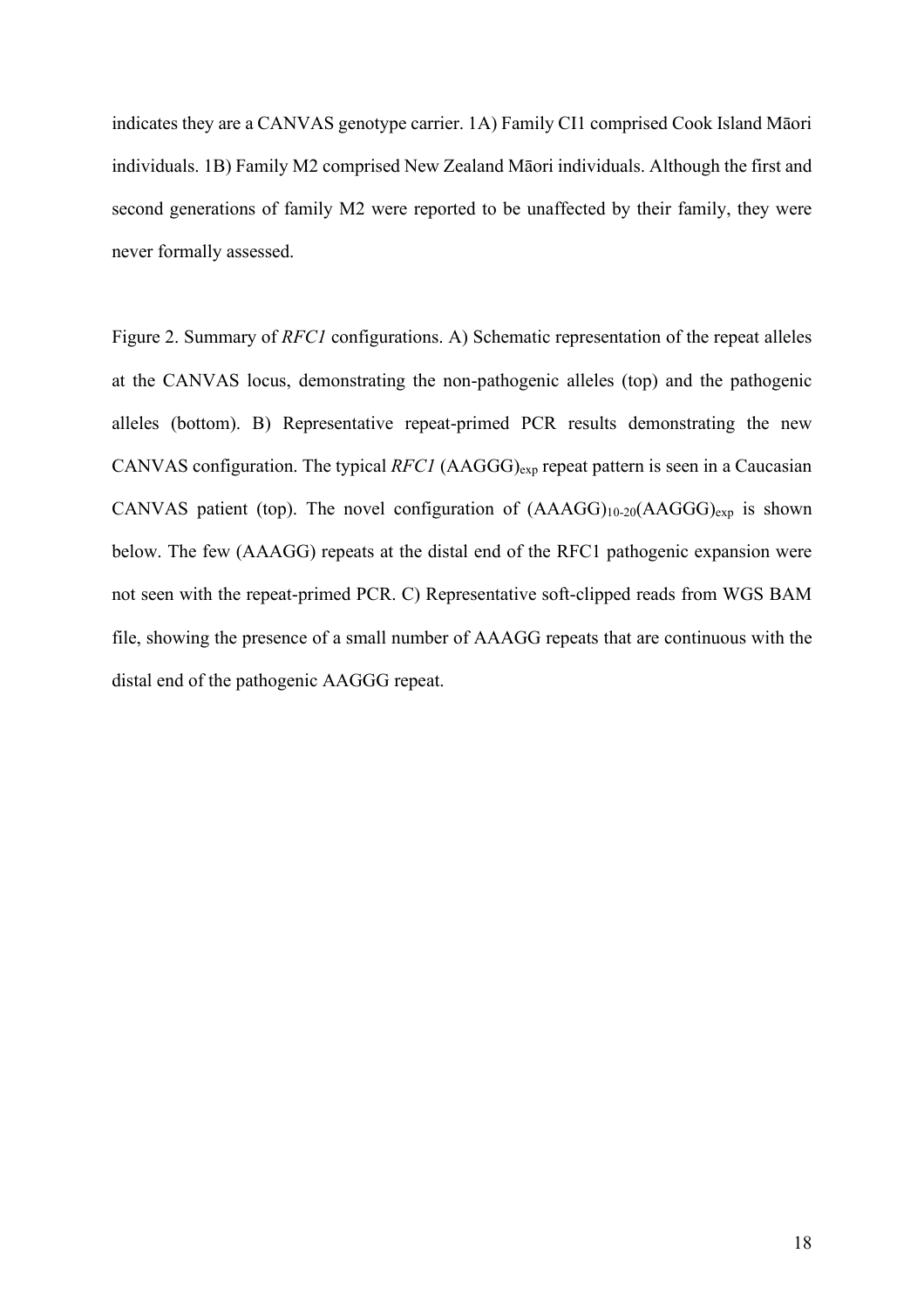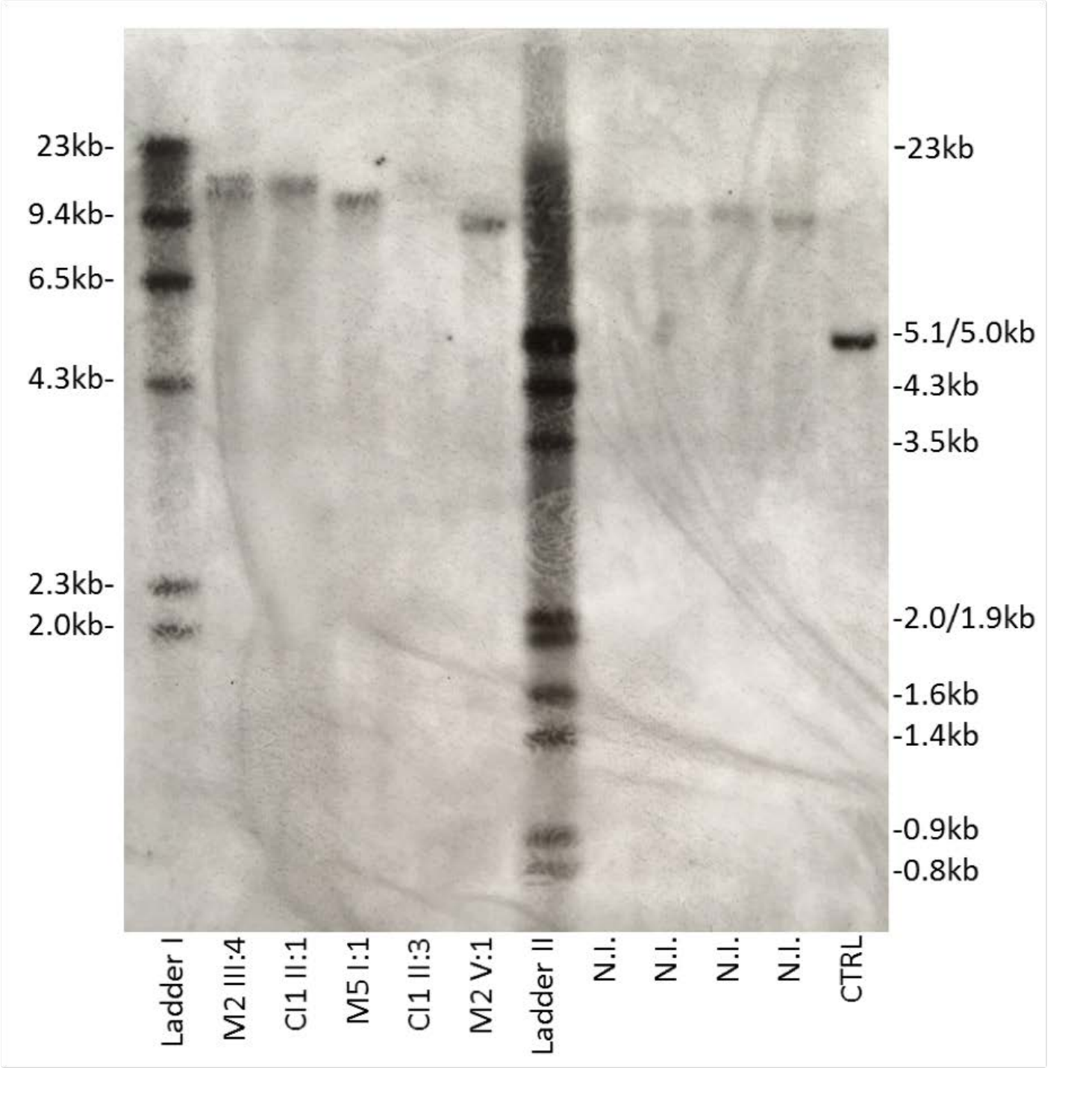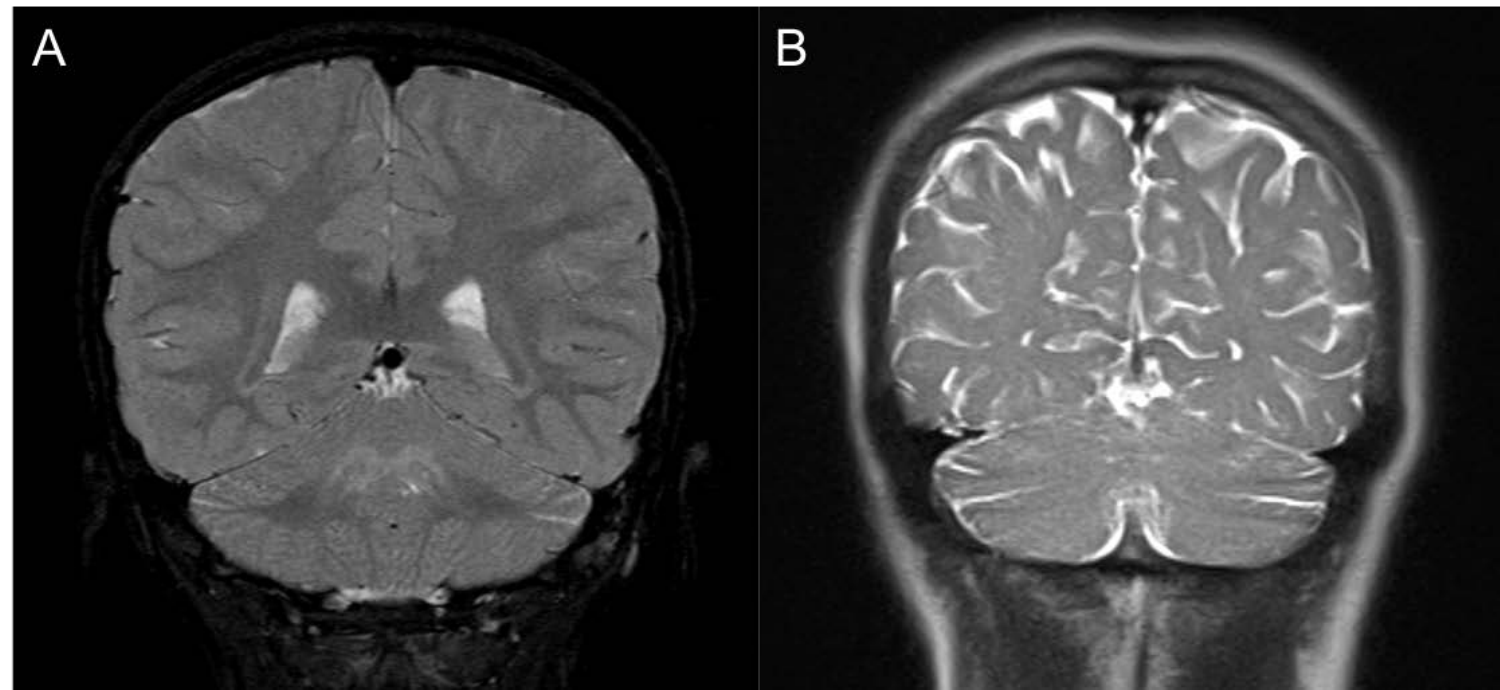| Genes on broad neurogenetic |
|-----------------------------|
| panel                       |
| <b>AARS</b>                 |
| ABCB7                       |
| ABCD1                       |
| ABHD12                      |
| <b>ACTB</b>                 |
| ACTG1                       |
| <b>ADAR</b>                 |
| ADCK3                       |
| ADGRG1                      |
| AFG3L2                      |
| AIFM1                       |
| AIMP1                       |
| AKT1                        |
| AKT3                        |
| ALDH18A1                    |
| ALDH3A2                     |
| ALS <sub>2</sub>            |
| AMPD2                       |
| ANG                         |
| <b>ANO10</b>                |
| ANO3                        |
| AP4B1                       |
| AP4E1                       |
| AP4M1                       |
| AP4S1                       |
| AP5Z1                       |
| <b>APTX</b>                 |
| ARFGEF2                     |
| ARHGEF10                    |
| ARL6IP1                     |
| ARSA                        |
| <b>ARSI</b>                 |
| <b>ARX</b>                  |
| ASAH1                       |
| ASCC1                       |
| <b>ASPA</b>                 |
| <b>ASPM</b>                 |
| ATCAY                       |
| ATL1                        |
| ATL3                        |
| <b>ATM</b>                  |
| ATP1A3                      |
| ATP2B3                      |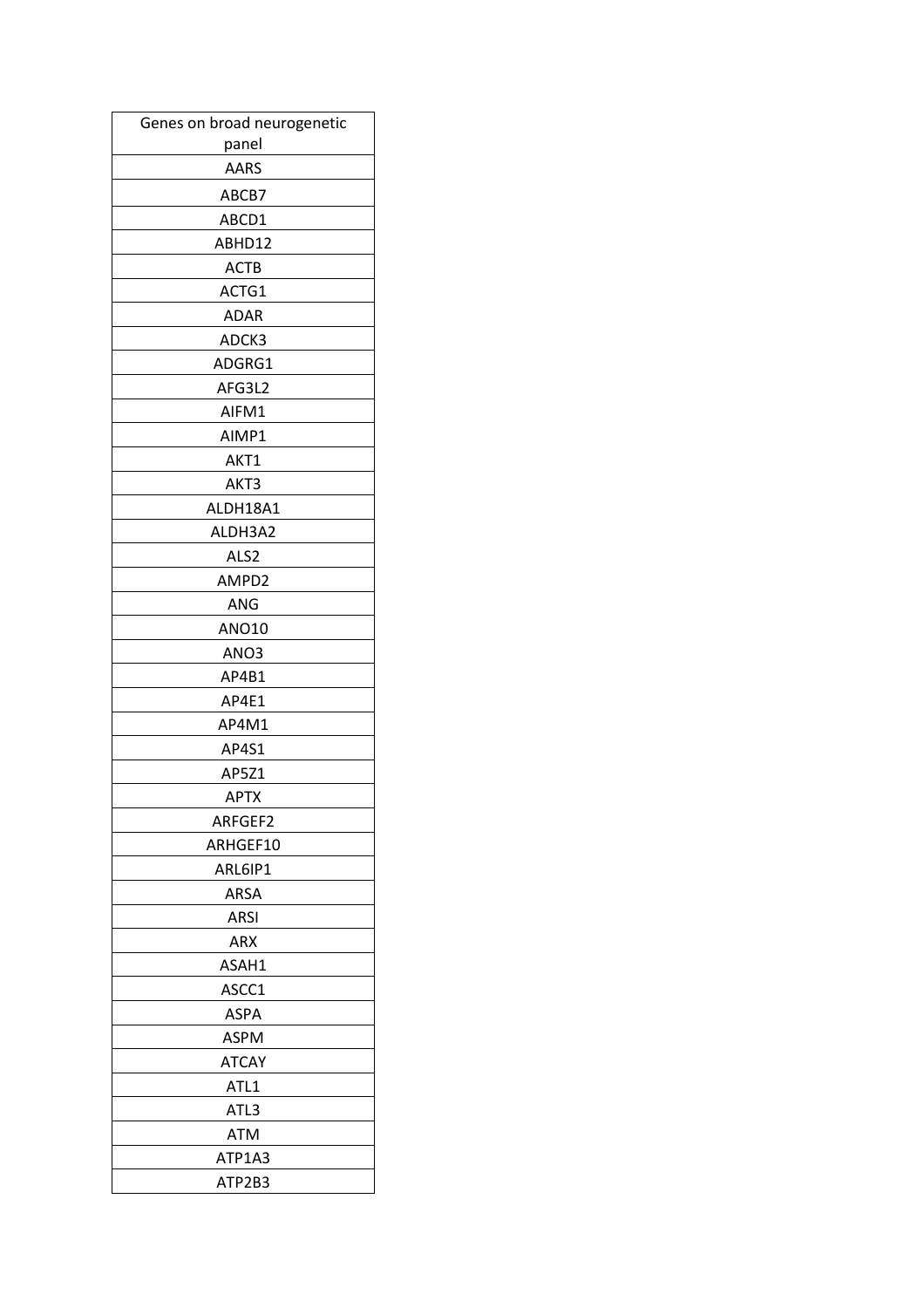| ATP2B4            |
|-------------------|
| ATP6AP2           |
| ATP7A             |
| ATR               |
| B3GALNT2          |
| B4GALNT1          |
| BCAP31            |
| BEAN1             |
| BICD <sub>2</sub> |
| BSCL <sub>2</sub> |
| C12orf65          |
| C19orf12          |
| CACNA1A           |
| CACNA1B           |
| CACNA1G           |
| CACNB4            |
| CCT5              |
| CDK5RAP2          |
| <b>CENPJ</b>      |
| <b>CEP152</b>     |
| CHCHD10           |
| CHMP2B            |
| CLCN <sub>2</sub> |
| <b>CLPP</b>       |
| <b>COASY</b>      |
| COL4A1            |
| COL4A2            |
| COX6A1            |
| CPT1C             |
| CSF1R             |
| CTDP1             |
| CUL3              |
| <b>CWF19L1</b>    |
| CYP2U1            |
| CYP7B1            |
| DARS2             |
| DCAF8             |
| DCTN1             |
| <b>DCX</b>        |
| DDHD1             |
| DDHD <sub>2</sub> |
| <b>DENR</b>       |
| DHTKD1            |
| DNAJB2            |
| DNAJB5            |
|                   |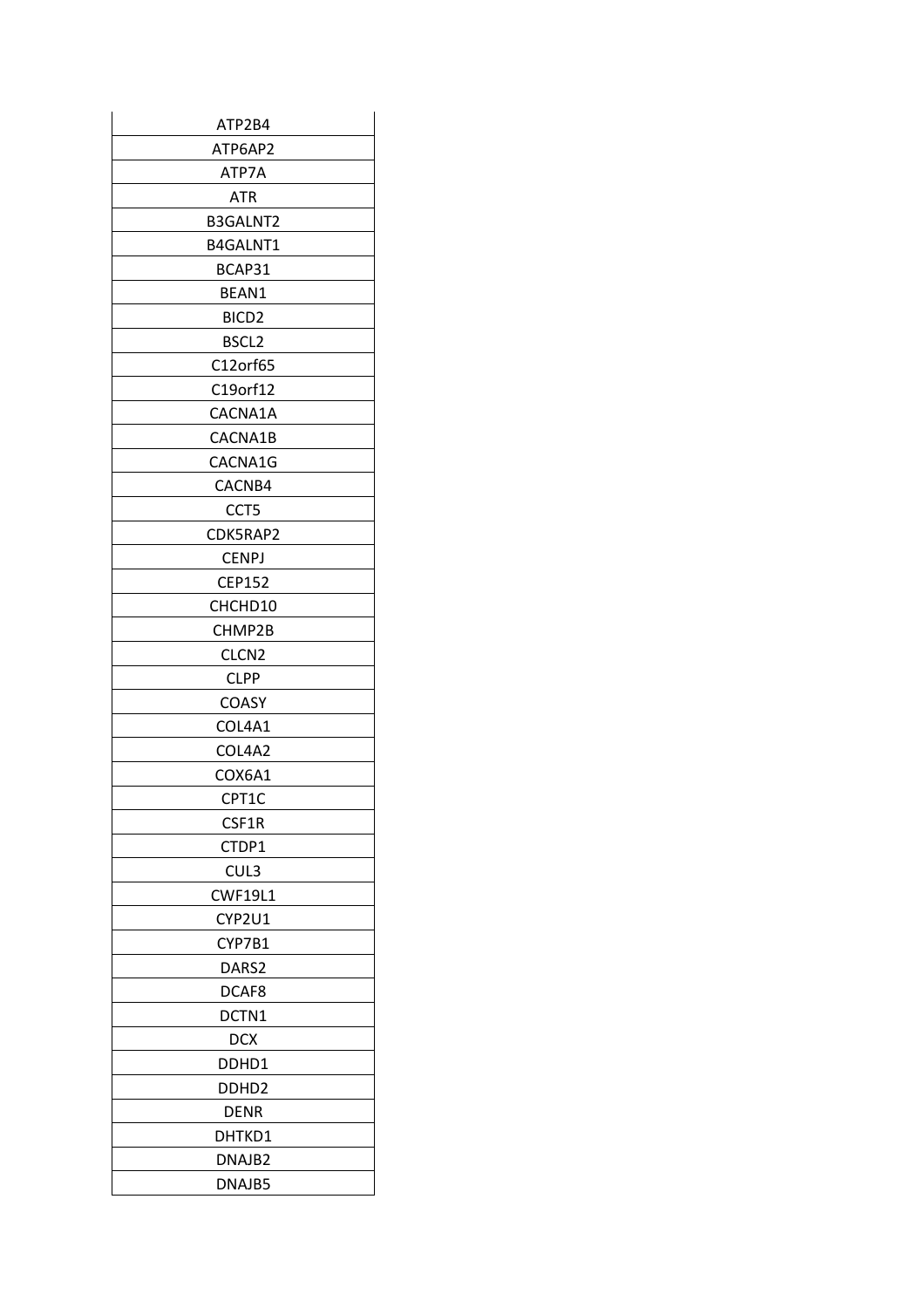| DNM <sub>2</sub>  |
|-------------------|
| DNMT1             |
| DRD <sub>2</sub>  |
| DRP <sub>2</sub>  |
| <b>DST</b>        |
| DYNC1H1           |
| EGR <sub>2</sub>  |
| EIF2B1            |
| EIF2B2            |
| EIF2B3            |
| EIF2B4            |
| EIF2B5            |
| ELOVL4            |
| ELOVL5            |
| ENTPD1            |
| <b>EOMES</b>      |
| ERLIN1            |
| ERLIN2            |
| EXOSC3            |
| EXOSC8            |
| FA <sub>2</sub> H |
| <b>FAM126A</b>    |
| <b>FAM134B</b>    |
| FARS2             |
| FAT3              |
| FAT4              |
| FBLN5             |
| FBXO38            |
| FGD4              |
| <b>FGF14</b>      |
| FIG4              |
| <b>FKRP</b>       |
| <b>FKTN</b>       |
| <b>FLNA</b>       |
| FLRT1             |
| FLVCR1            |
| <b>FTL</b>        |
| <b>FUS</b>        |
| <b>FXN</b>        |
| GAD1              |
| GALC              |
| GAN               |
| GARS              |
| GBA2              |
| GCH1              |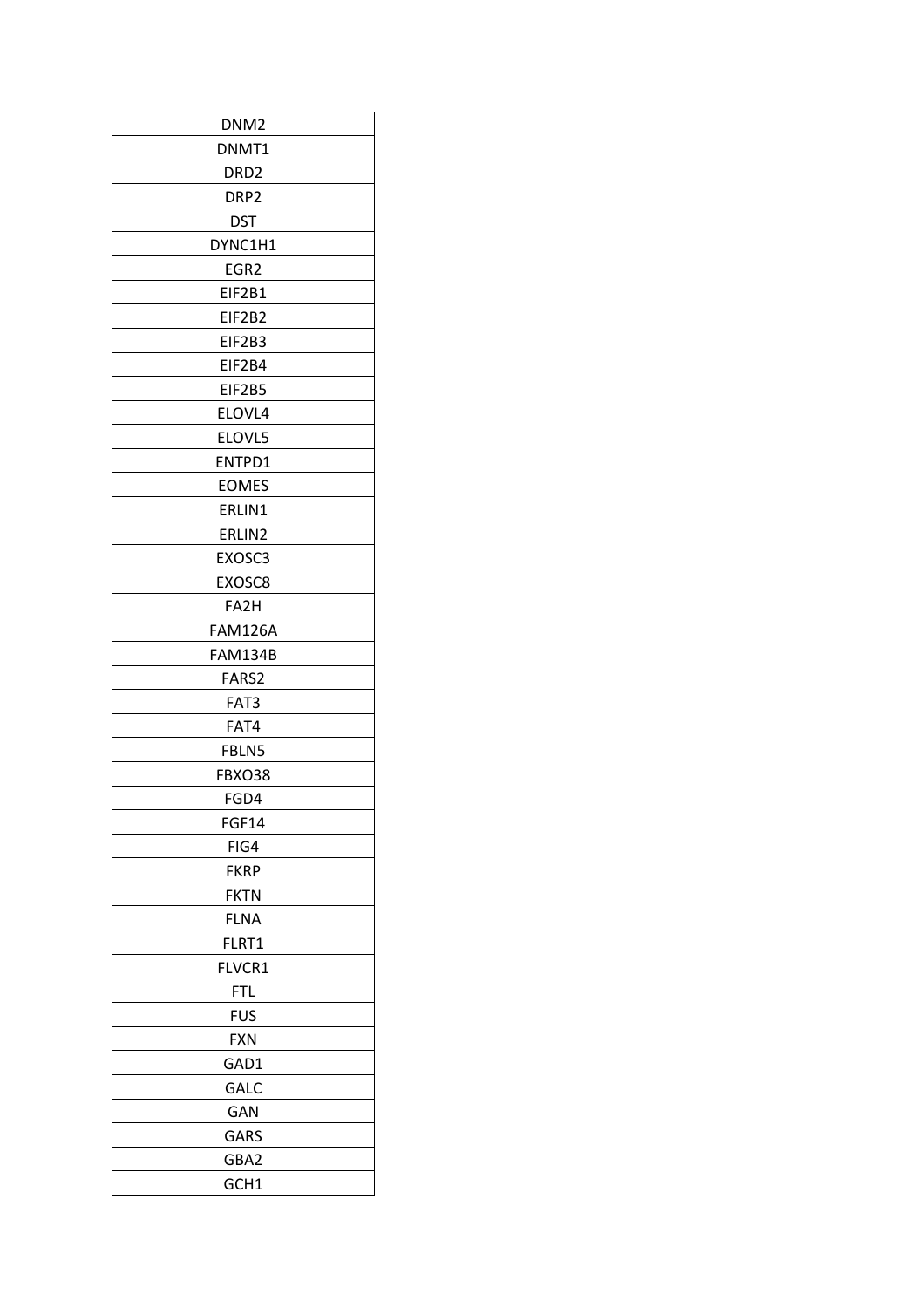| GDAP1            |
|------------------|
| GFAP             |
| GJB1             |
| GJB3             |
| GJC2             |
| GNAL             |
| GNB4             |
| GOSR2            |
| GRID2            |
| GRM1             |
| HACE1            |
| HARS             |
| <b>HEPACAM</b>   |
| HINT1            |
| HK1              |
| HNRNPA1          |
| HNRNPA2B1        |
| HNRNPUL1         |
| <b>HNRNPUL2</b>  |
| HOXD10           |
| <b>HPCA</b>      |
| HSPB1            |
| HSPB3            |
| HSPB8            |
| HSPD1            |
| IBA57            |
| IFIH1            |
| IGHMBP2          |
| <b>IKBKAP</b>    |
| INF <sub>2</sub> |
| <b>ISPD</b>      |
| ITPR1            |
| <b>KARS</b>      |
| KCNA1            |
| KCNC3            |
| KCND3            |
| KCTD13           |
| KIAA0196         |
| KIF1A            |
| KIF1B            |
| KIF1C            |
| KIF21A           |
| KIF2A            |
| KIF5A            |
| KIF5C            |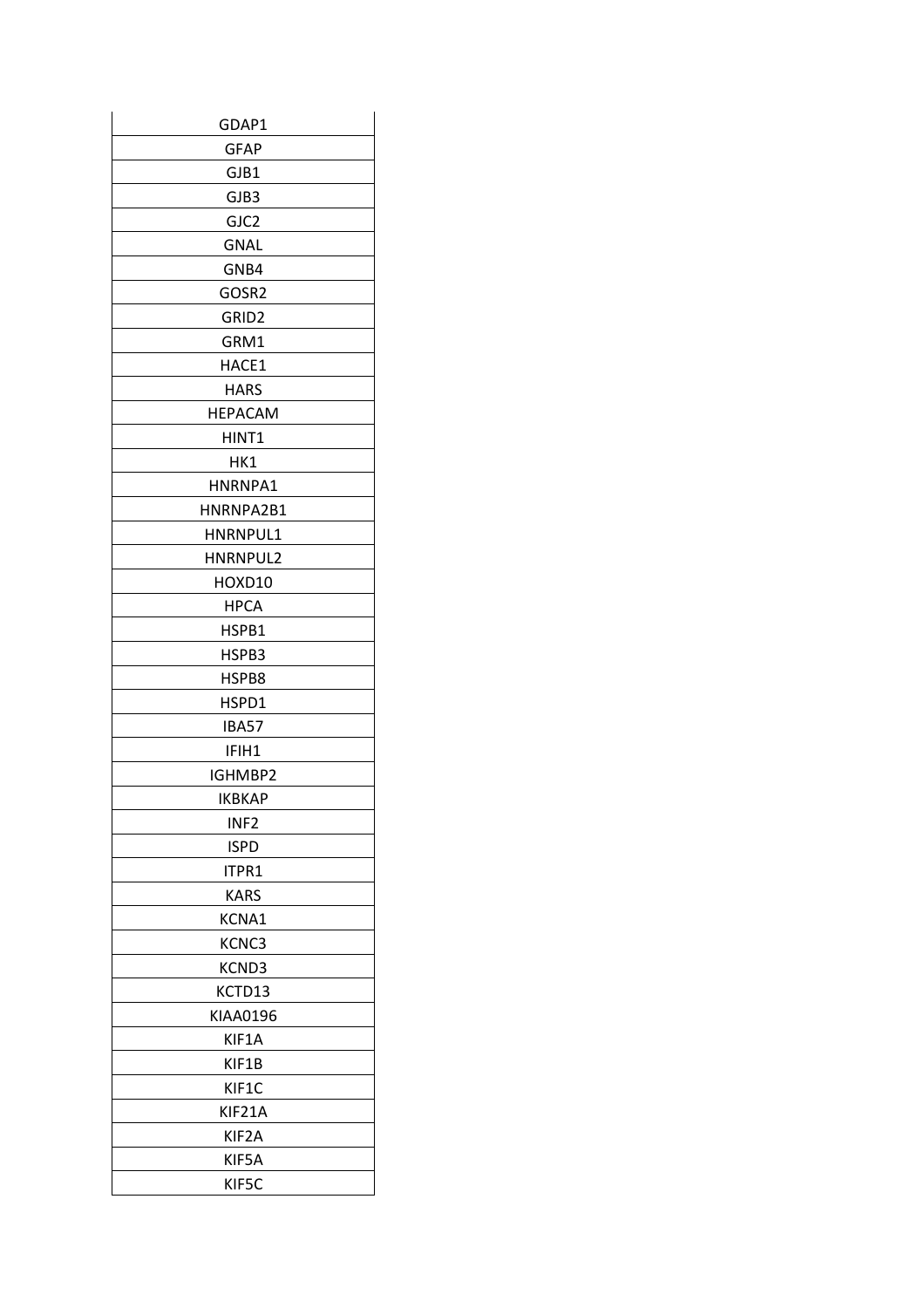| KLC <sub>2</sub>   |
|--------------------|
| KLC4               |
| KTN1               |
| L1CAM              |
| LARGE1             |
| LAS1L              |
| <b>LITAF</b>       |
| <b>LMNA</b>        |
| LMNB1              |
| LRSAM1             |
| <b>LYST</b>        |
| MAG                |
| <b>MARS</b>        |
| MARS2              |
| MATR3              |
| MCPH1              |
| MED25              |
| MFN <sub>2</sub>   |
| MLC1               |
| MORC2              |
| MPZ                |
| MRE11A             |
| MTMR2              |
| <b>MTPAP</b>       |
| <b>MYH14</b>       |
| MYH7               |
| NAGLU              |
| NDE1               |
| NDRG1              |
| <b>NEFL</b>        |
| <b>NGF</b>         |
| NIPA1              |
| <b>NOP56</b>       |
| NOTCH <sub>3</sub> |
| NT5C2              |
| NTRK1              |
| OPA1               |
| <b>OPTN</b>        |
| OTUD4              |
| PAFAH1B1           |
| PANK2              |
| PARK2              |
| PAX6               |
|                    |
| <b>PCNT</b>        |
| PDK3               |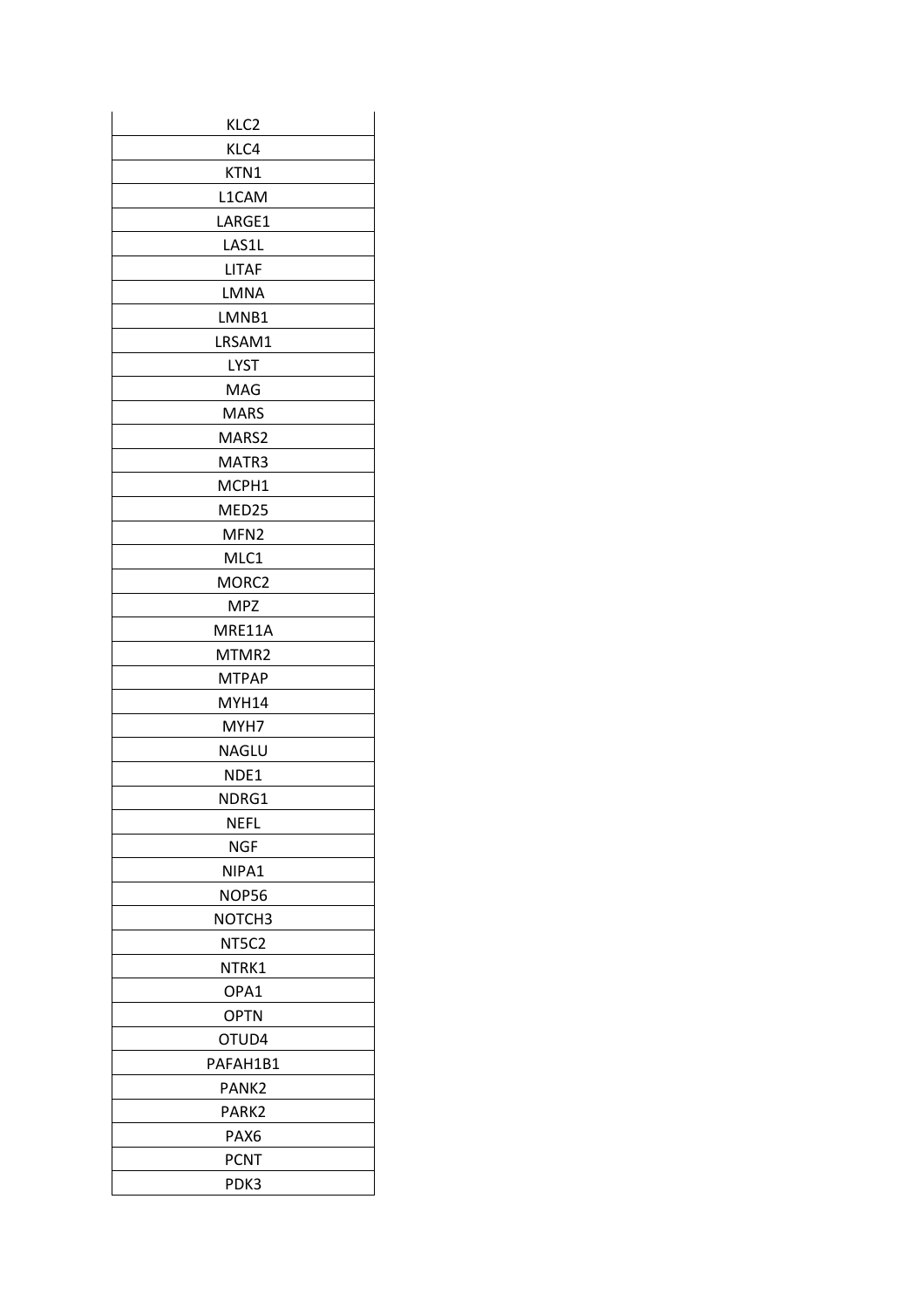| <b>PDYN</b>       |
|-------------------|
| <b>PEX10</b>      |
| PFN1              |
| PGAP1             |
| PIK3R5            |
| PLA2G6            |
| PLEKHG5           |
| PLP1              |
| PMP <sub>2</sub>  |
| <b>PMP22</b>      |
| <b>PMPCA</b>      |
| <b>PNKP</b>       |
| PNPLA6            |
| POLG              |
| POLR3A            |
| POLR3B            |
| POMGNT1           |
| POMGNT2           |
| <b>POMK</b>       |
| POMT1             |
| POMT <sub>2</sub> |
| PPP2R2B           |
| PRDM12            |
| PRKCG             |
| <b>PRKRA</b>      |
| <b>PRNP</b>       |
| PRPH              |
| PRPS1             |
| PRRT2             |
| <b>PRX</b>        |
| <b>PSAP</b>       |
| <b>PTEN</b>       |
| RAB3GAP2          |
| RAB7A             |
| REEP1             |
| REEP2             |
| RELN              |
| RNASEH2B          |
| RNASET2           |
| <b>RNF170</b>     |
| <b>RNF216</b>     |
| RPIA              |
|                   |
| RTN2              |
| RTTN              |
| <b>RUBCN</b>      |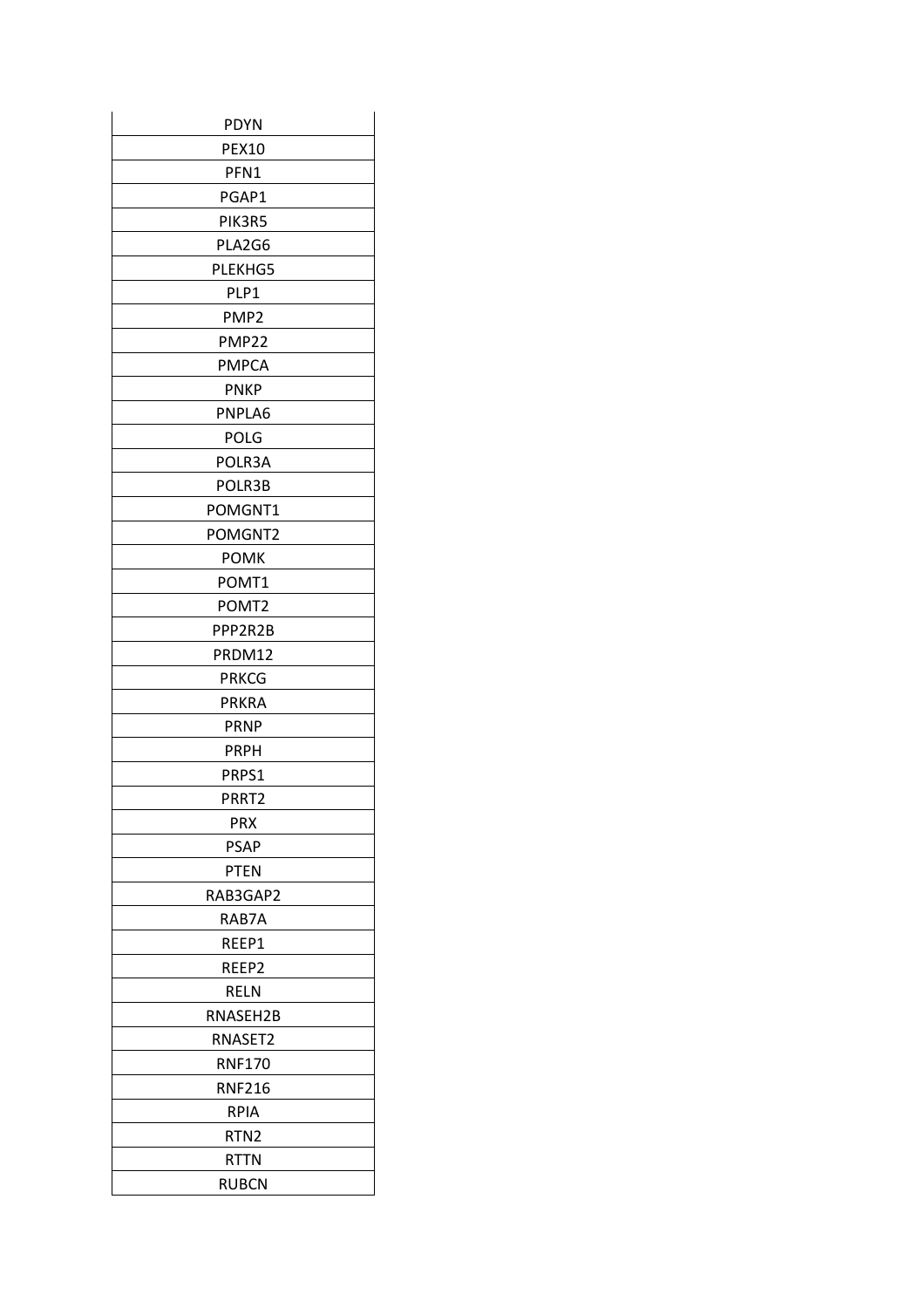| <b>SACS</b>       |
|-------------------|
| SAMHD1            |
| SEPT9             |
| SBF1              |
| SBF <sub>2</sub>  |
| SCN11A            |
| SCN1A             |
| SCN9A             |
| SCYL1             |
| <b>SETX</b>       |
| <b>SGCE</b>       |
| SH3TC2            |
| SIGMAR1           |
| SIL1              |
| <b>SLC12A6</b>    |
| <b>SLC16A2</b>    |
| <b>SLC17A5</b>    |
| SLC1A3            |
| SLC20A2           |
| <b>SLC25A46</b>   |
| SLC2A1            |
| SLC33A1           |
| SLC52A1           |
| SLC52A2           |
| SLC52A3           |
| SLC5A7            |
| SLC6A3            |
| SLC9A1            |
| <b>SNX14</b>      |
| SOD1              |
| SOX10             |
| <b>SPAST</b>      |
| <b>SPG11</b>      |
| SPG <sub>20</sub> |
| SPG21             |
| SPG7              |
| <b>SPR</b>        |
| SPTBN2            |
| SPTLC1            |
| SPTLC2            |
| SQSTM1            |
| STUB1             |
| SYNE1             |
| <b>SYT14</b>      |
| TAF1              |
|                   |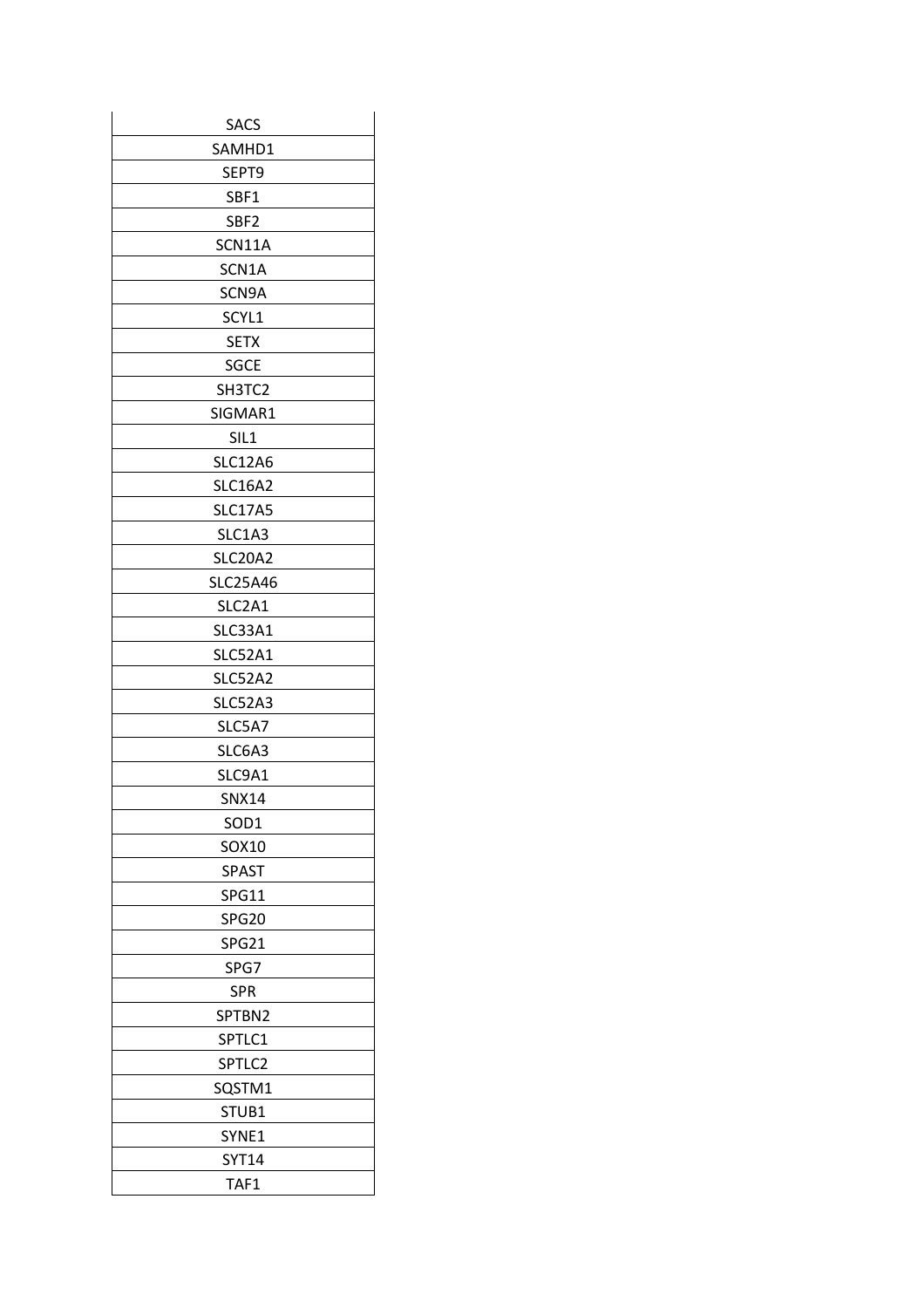| <b>TARDBP</b>     |
|-------------------|
| <b>TBCD</b>       |
| TBK1              |
| <b>TBP</b>        |
| TBR1              |
| TDP1              |
| TECPR2            |
| <b>TFG</b>        |
| <b>TH</b>         |
| THAP1             |
| TNFAIP1           |
| TOR1A             |
| TOR1AIP1          |
| TPP1              |
| TREX1             |
| TRIM2             |
| TRIP4             |
| TRPV4             |
| TSEN <sub>2</sub> |
| TSEN34            |
| <b>TSEN54</b>     |
| TTBK2             |
| <b>TTPA</b>       |
| <b>TTR</b>        |
| TUBA1A            |
| <b>TUBB</b>       |
| TUBB2B            |
| TUBB3             |
| TUBB4A            |
| TUBG1             |
| UBA1              |
| UBA5              |
| UBQLN2            |
| UNC79             |
| UNC80             |
| USP8              |
| VAMP1             |
| <b>VAPB</b>       |
| <b>VCP</b>        |
| <b>VLDLR</b>      |
| VPS13A            |
| VPS37A            |
| VRK1              |
| WDR45             |
| WDR48             |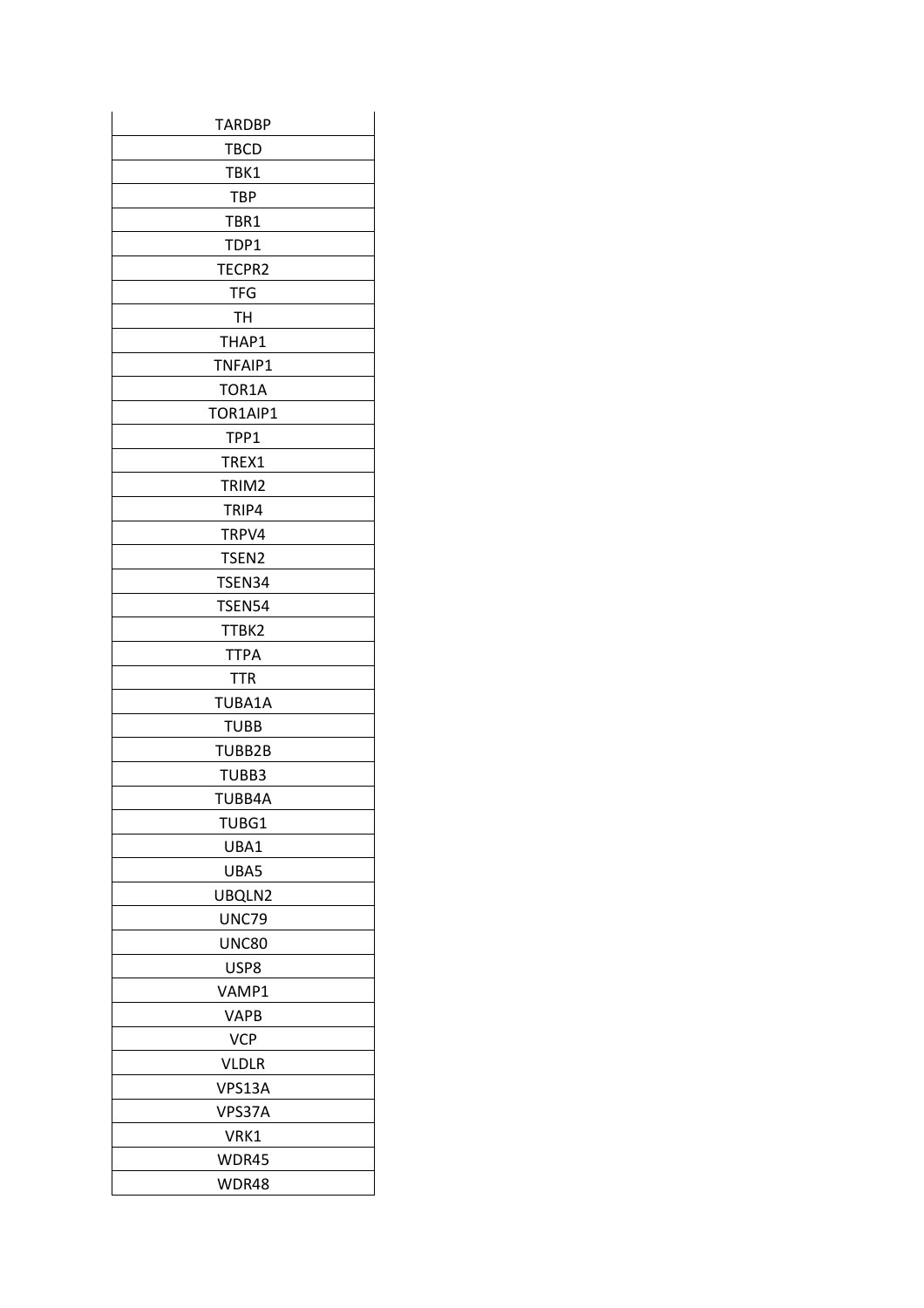| WDR62        |
|--------------|
| WNK1         |
| wwox         |
| YARS         |
| <b>YWHAE</b> |
| ZBTB18       |
| <b>ZFR</b>   |
| ZFYVE26      |
| ZFYVE27      |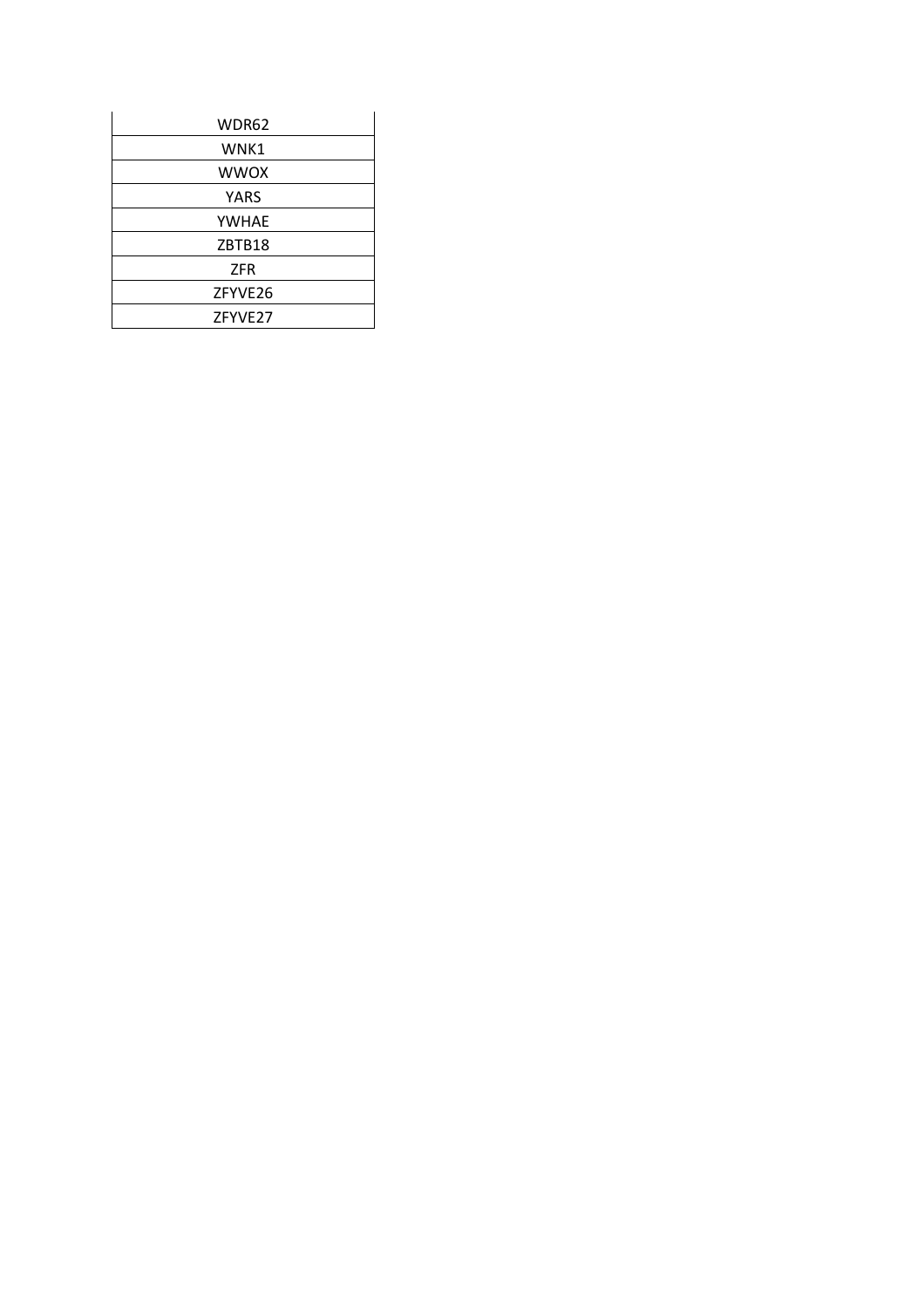| <b>Patient details</b>         | Pertinent findings from first neurological examination |                   |                   |                                                                         |                                              |                                                                     |                                                 | Progression                                              | Investigations                                                                     |                                                                                          |                                                            |  |
|--------------------------------|--------------------------------------------------------|-------------------|-------------------|-------------------------------------------------------------------------|----------------------------------------------|---------------------------------------------------------------------|-------------------------------------------------|----------------------------------------------------------|------------------------------------------------------------------------------------|------------------------------------------------------------------------------------------|------------------------------------------------------------|--|
| Patient<br><b>Sex</b><br>Onset | Gait                                                   | <b>Dysarthria</b> | Limb<br>ataxia    | Eve movements &<br>head impulse                                         | <b>Reflexes</b>                              | <b>Sensation</b>                                                    | Other                                           | <b>Years from</b><br>onset to<br>disability<br>milestone | <b>Brain MRI</b>                                                                   | <b>NCS</b>                                                                               | <b>VHIT</b>                                                |  |
| $C1$ II:1<br>F<br>48           | Ataxic                                                 | Mild              | Bilateral         | Saccadic breakdown<br>of pursuit. Ocular<br>dysmetria                   | $\mathbf N$                                  | N                                                                   | Syncope                                         | Walker 5;<br>Wheelchair<br>18                            | Brainstem & cerebellum<br>atrophy 50 yrs                                           | N/A                                                                                      | BVL. Av gain<br>R0.14, L0.15. 63 yrs                       |  |
| C1 II:3<br>M<br>45             | Ataxic                                                 | Severe            | Bilateral         | Square wave jerks.<br>Broken pursuit                                    | Absent<br>AJ                                 | N                                                                   | Dizziness,<br>urinary urgency,<br>chronic cough | Walker 10                                                | Cerebellar vermian &<br>hemispheric parenchymal<br>atrophy 51 yrs                  | L SNAPs. Normal<br>motor study                                                           | BVL. Av gain<br>R0.23, L0.33. 53 yrs                       |  |
| M2 III:1<br>M<br>67            | Impaired<br>TG                                         | ${\bf N}$         | $\mathbf N$       | $\mathbf N$                                                             | Absent<br>AJ                                 | $\downarrow$ foot pinprick                                          | Chronic cough                                   | Independent                                              | N/A                                                                                | N/A                                                                                      |                                                            |  |
| M2 III:2<br>49                 | Ataxic                                                 | Severe            | UL $\&$<br>LL     | Nystagmus on hor.<br>gaze to the right                                  | $\downarrow$ AJ                              | ${\rm ND}$                                                          | Syncope,<br>urinary<br>incontinence             | Walker 6;<br>Wheelchair 9;<br>Bedbound 11                | N/A                                                                                | N/A                                                                                      |                                                            |  |
| M2 III:3<br>M<br>57            | Impaired<br>TG                                         | Moderate          | Mild<br>UL        | $\mathbf N$                                                             | $\downarrow$ UL &<br>LL                      | 1 knee vibration<br>sense                                           | Foot pain,<br>chronic cough                     | Walker 8                                                 | Normal 63 yrs                                                                      | ↓ SNAPs. Mildly ↓ LL<br>motor conduction<br>velocities.                                  | BVL. Av gain<br>R0.33, L0.31.<br>Abnormal VVOR<br>$64$ yrs |  |
| M2 III:4<br>F<br>46            | Impaired<br>TG                                         | Mild              | $\mathbf N$       | $\mathbf N$                                                             | Absent<br>AJ                                 | $\mathbf N$                                                         | Chronic cough                                   | Stick 10:<br>Walker 15                                   | Normal 51 yrs, cerebellar<br>atrophy 62 yrs                                        | Absent SNAPs. 1<br>CMAP amplitudes                                                       | N/A                                                        |  |
| M2 III:5<br>M<br>59            | ND                                                     | ND                | <b>ND</b>         | ND                                                                      | ND                                           | ND                                                                  | Hand/foot pain,<br>chronic cough                | Independent                                              | N/A                                                                                | N/A                                                                                      | Catch up saccades.<br>Av gain R 0.67,<br>L0.75. 58 yrs     |  |
| M2 V:1<br>F<br>6               | Impaired<br>TG                                         | Moderate          | Bilateral         | $\mathbf N$                                                             | Upgoing<br>plantars                          | $\mathbf N$                                                         | Numb feet                                       | Wheelchair 2                                             | Dorsal brainstem &<br>cerebellar peduncle T2<br>hyperintensity 7 yrs               | N/A                                                                                      | BVL. Av gain<br>R0.46, L.49. 18 yrs                        |  |
| M3 I:1<br>M<br>84              | Ataxic                                                 | Moderate          | Bilateral         | DBN on hor. gaze in<br>both directions                                  | ND                                           | 1 knee vibration<br>sense, ↓ toe<br>proprioception                  | Numb feet,<br>chronic cough                     | Walker $< 1$ yr                                          | Cerebellar atrophy 84 yrs                                                          | J SNAPs. Normal<br>motor study.                                                          | BVL. Av gain<br>R0.23, L0.28. 88 yrs                       |  |
| M4 I:1<br>F<br>53              | Impaired<br>TG                                         | ${\bf N}$         | Mild<br><b>UL</b> | DBN in primary<br>position. Abnormal<br>head impulse                    | N                                            | $\downarrow$ pinprick &<br>vibration below<br>ankles                | Numbness,<br>burning pain                       | Independent                                              | Mild ventral vermian &<br>J SNAPs. Normal<br>Crus I atrophy 54 yrs<br>motor study. |                                                                                          | BVL. Av gain R-<br>$0.04$ , L- $0.03$ . 62 yrs             |  |
| M5 I:1<br>М<br>50              | Ataxic                                                 | Moderate          | ${\bf N}$         | Rotatory & DBN in<br>all directions.<br>Occasional square<br>wave jerks | $\downarrow$ UL                              | $\downarrow$ vibration LL,<br>I left toe joint<br>position sense    | Burning pain in<br>feet, chronic<br>cough       | Walker 15                                                | Moderate dorsal & severe<br>ventral vermian atrophy 73<br>yrs                      | Absent SNAPs 1<br>CMAP amplitudes.<br>Mildly $\downarrow$ motor<br>conduction velocities |                                                            |  |
| M61:1<br>F<br>54               | Ataxic                                                 | Mild              | UL                | DBN on hor. gaze                                                        | N                                            | l whole limb<br>pinprick, $\downarrow$ big<br>toe<br>proprioception | Chronic cough                                   | Walker 4                                                 | Cerebellar & Crus I<br>atrophy 56 yrs                                              | L SNAPs. Normal<br>motor study                                                           |                                                            |  |
| M7I:1<br>M<br>56               | Impaired<br>TG                                         | Mild              | Bilateral         | DBN. Positive head<br>impulse                                           | $\uparrow$ at<br>triceps, $\downarrow$<br>AJ | $\downarrow$ whole limb<br>vibration                                | Postural<br>dizziness                           | Crutches 2;<br>Walker 3                                  | Mild ventral vermian &<br>Crus I atrophy 56 yrs                                    | Absent SNAPs.<br>Normal motor study                                                      |                                                            |  |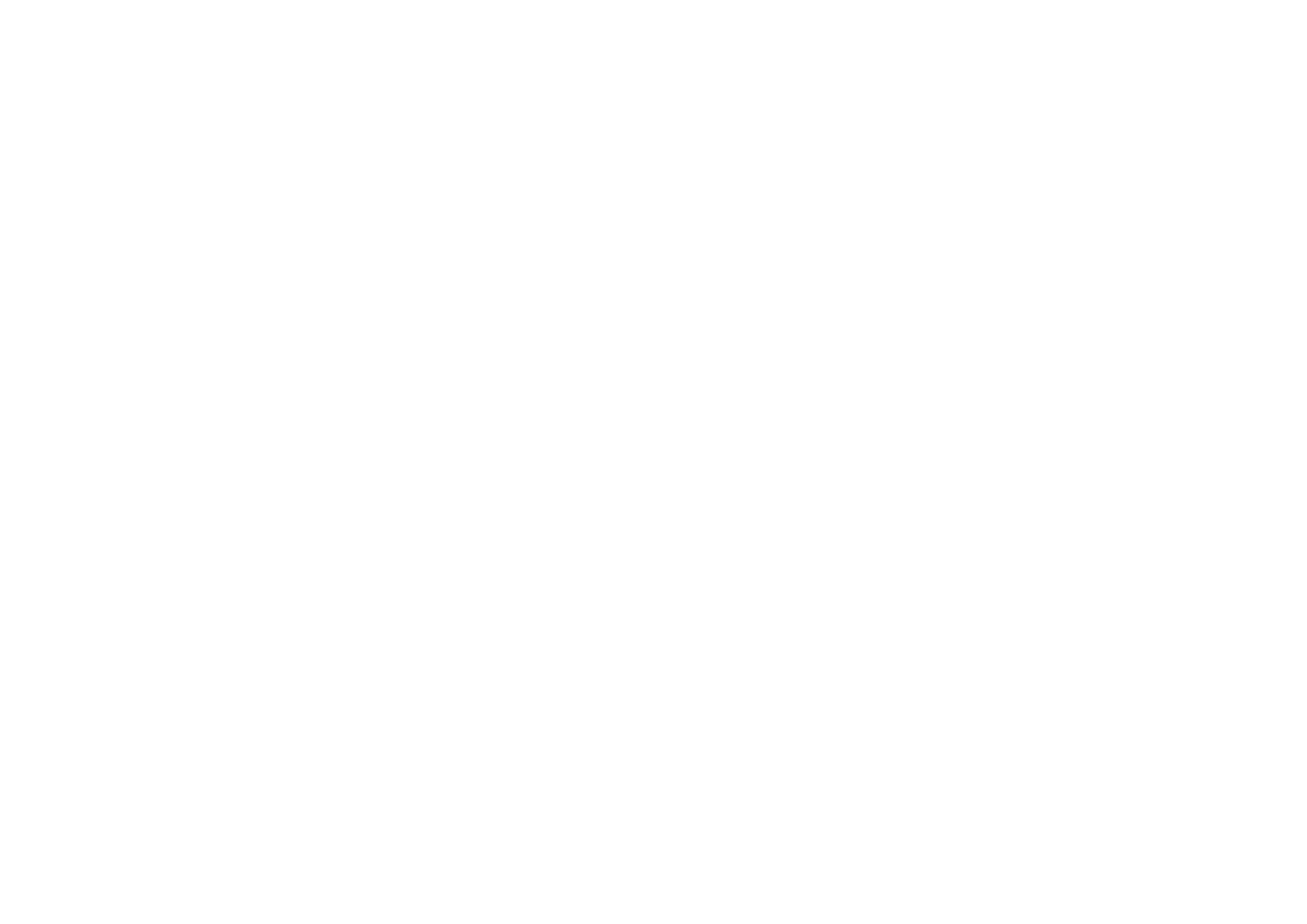|                  |                 |                                            |     | <b>Patient ID</b> |     |                                           |  |  |  |
|------------------|-----------------|--------------------------------------------|-----|-------------------|-----|-------------------------------------------|--|--|--|
| <b>Marker ID</b> | <b>Position</b> | $C1$ II:1<br>C1 II:3<br>M2 V:1<br>M2 III:4 |     |                   |     | Annotation                                |  |  |  |
| rs6814900        | chr4:38157510   | 1/2                                        | 1/2 | 1/1               | 1/1 |                                           |  |  |  |
| rs2011590        | chr4:38944101   | 1/1                                        | 1/1 | 1/1               | 1/1 | Cohort specific haplotype                 |  |  |  |
| rs7694333        | chr4:38952030   | 1/1                                        | 1/1 | 1/1               | 1/1 | Cohort specific haplotype                 |  |  |  |
| rs17583377       | chr4:38955135   | 1/1                                        | 1/1 | 1/1               | 1/1 | Cohort specific haplotype                 |  |  |  |
| rs6841592        | chr4:38965986   | 1/1                                        | 1/1 | 1/1               | 1/1 | Cohort specific haplotype                 |  |  |  |
| rs1864495        | chr4:39036311   | 1/1                                        | 1/1 | 1/1               | 1/1 | Cohort specific haplotype                 |  |  |  |
| rs2566120        | chr4:39055870   | 1/1                                        | 1/1 | 1/1               | 1/2 | Cohort specific haplotype                 |  |  |  |
| rs2566134        | chr4:39074295   | 2/2                                        | 2/2 | 2/2               | 2/2 | Same extended haplotype as Cortese et al. |  |  |  |
| rs3733275        | chr4:39122697   | 1/1                                        | 1/1 | 1/1               | 1/1 | Same extended haplotype as Cortese et al. |  |  |  |
| rs2044917        | chr4:39149491   | 1/1                                        | 1/1 | 1/1               | 1/1 | Same extended haplotype as Cortese et al. |  |  |  |
| rs2711991        | chr4:39151353   | 1/1                                        | 1/1 | 1/1               | 1/1 | Same extended haplotype as Cortese et al. |  |  |  |
| rs2062229        | chr4:39286766   | 2/2                                        | 2/2 | 2/2               | 2/2 | Same extended haplotype as Cortese et al. |  |  |  |
| rs2066790        | chr4:39318706   | 1/1                                        | 1/1 | 1/1               | 1/1 | Same core haplotype as Cortese et al.     |  |  |  |
| rs11096992       | chr4:39329102   | 2/2                                        | 2/2 | 2/2               | 2/2 | Same core haplotype as Cortese et al.     |  |  |  |
| rs17584703       | chr4:39364856   | 2/2                                        | 2/2 | 2/2               | 2/2 | Same core haplotype as Cortese et al.     |  |  |  |
| rs6844176        | chr4:39366590   | 1/1                                        | 1/1 | 1/1               | 1/1 | Same core haplotype as Cortese et al.     |  |  |  |
| rs6823497        | chr4:39385821   | 1/1                                        | 1/1 | 1/1               | 1/1 | Cohort specific haplotype                 |  |  |  |
| rs13135439       | chr4:39405151   | 2/2                                        | 2/2 | 2/2               | 2/2 | Cohort specific haplotype                 |  |  |  |
| rs11940694       | chr4:39414993   | 2/2                                        | 2/2 | 2/2               | 2/2 | Cohort specific haplotype                 |  |  |  |
| rs7674434        | chr4:39419409   | 1/1                                        | 1/1 | 1/1               | 1/1 | Cohort specific haplotype                 |  |  |  |
| rs13129975       | chr4:39526641   | 2/2                                        | 2/2 | 1/1               | 1/1 |                                           |  |  |  |
| rs2381387        | chr4:39531928   | 2/2                                        | 2/2 | 2/2               | 2/2 |                                           |  |  |  |
| rs10026108       | chr4:40379061   | 2/2                                        | 2/2 | 2/2               | 2/2 |                                           |  |  |  |
| rs10008483       | chr4:40712481   | 2/2                                        | 2/2 | 2/2               | 2/2 |                                           |  |  |  |